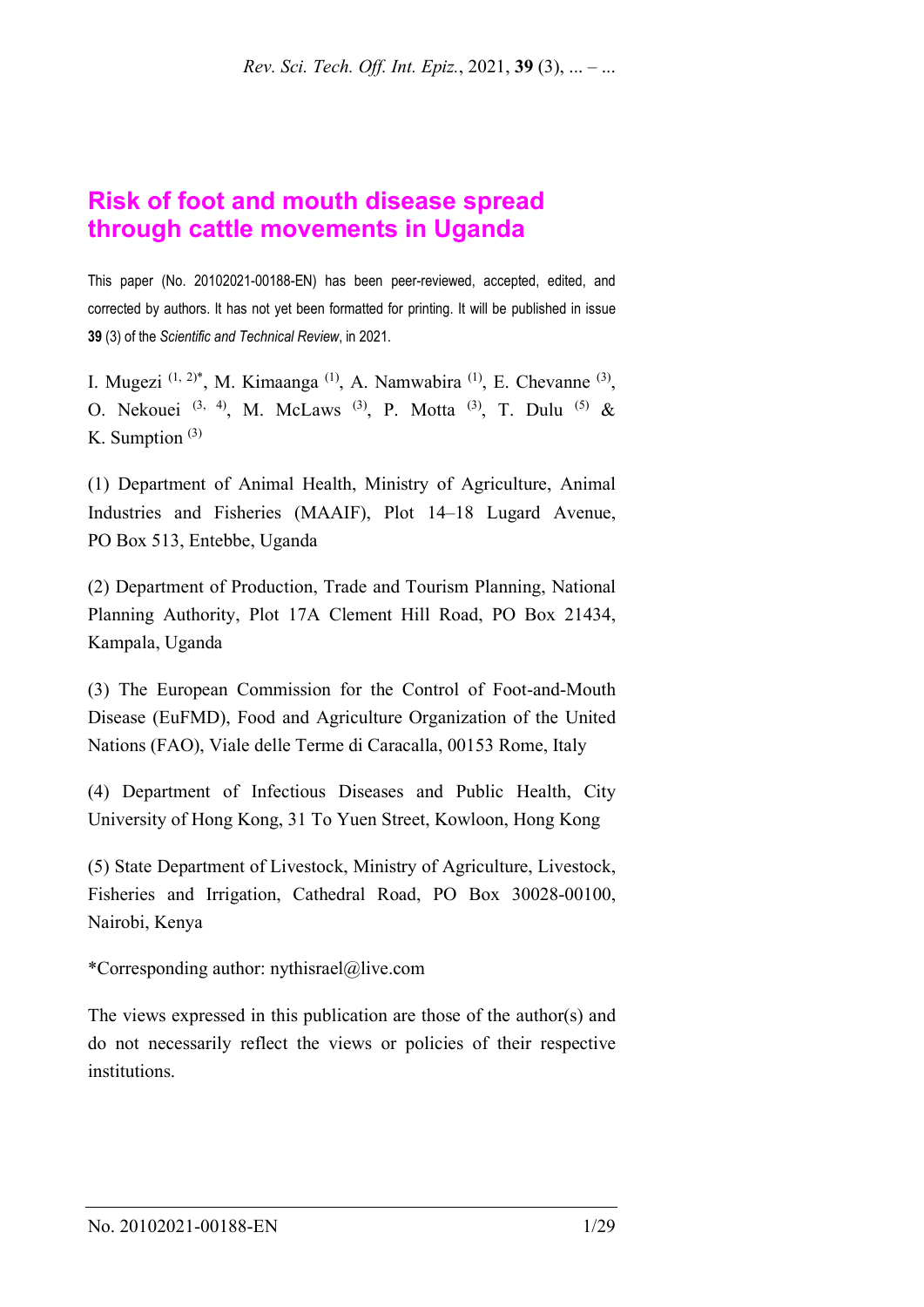#### **Summary**

Foot and mouth disease (FMD) is endemic in Uganda, where livestock movements through porous borders and beyond play a key role in the spread of transboundary animal diseases. Data from published and unpublished sources were used to conduct a qualitative risk assessment based on the World Organisation for Animal Health framework to assess the risk of foot and mouth disease virus spread in Uganda through pastoral and trade-related cattle movements from the country's southern border districts. A scenario tree was developed as a conceptual framework, and the risk was assessed by considering factors including the cattle population, proportion of vaccinated cattle, number of live cattle legally moved from districts along the Ugandan– Tanzanian border, the production system in the destination districts and the purpose of the movement. Factors associated with higher risk included live cattle movements for pastoral/grazing and breeding purposes, particularly those towards agro-pastoral (AP) areas, which have the potential to lead to outbreaks on several farms in the destination district and other districts countrywide. Prophylactic vaccination should therefore prioritise districts from which movements of large volumes of cattle to other areas originate and the AP destination districts. Specific awareness campaigns should be conducted in destination districts to improve preventative measures and farm biosecurity levels. This study will inform the revision of the risk-based strategic plan, aimed at reducing FMD impacts in Uganda, as the country progresses along the progressive control pathway for FMD.

#### **Keywords**

Animal movement – Disease control – Foot and mouth disease – Progressive control pathway – Qualitative risk assessment.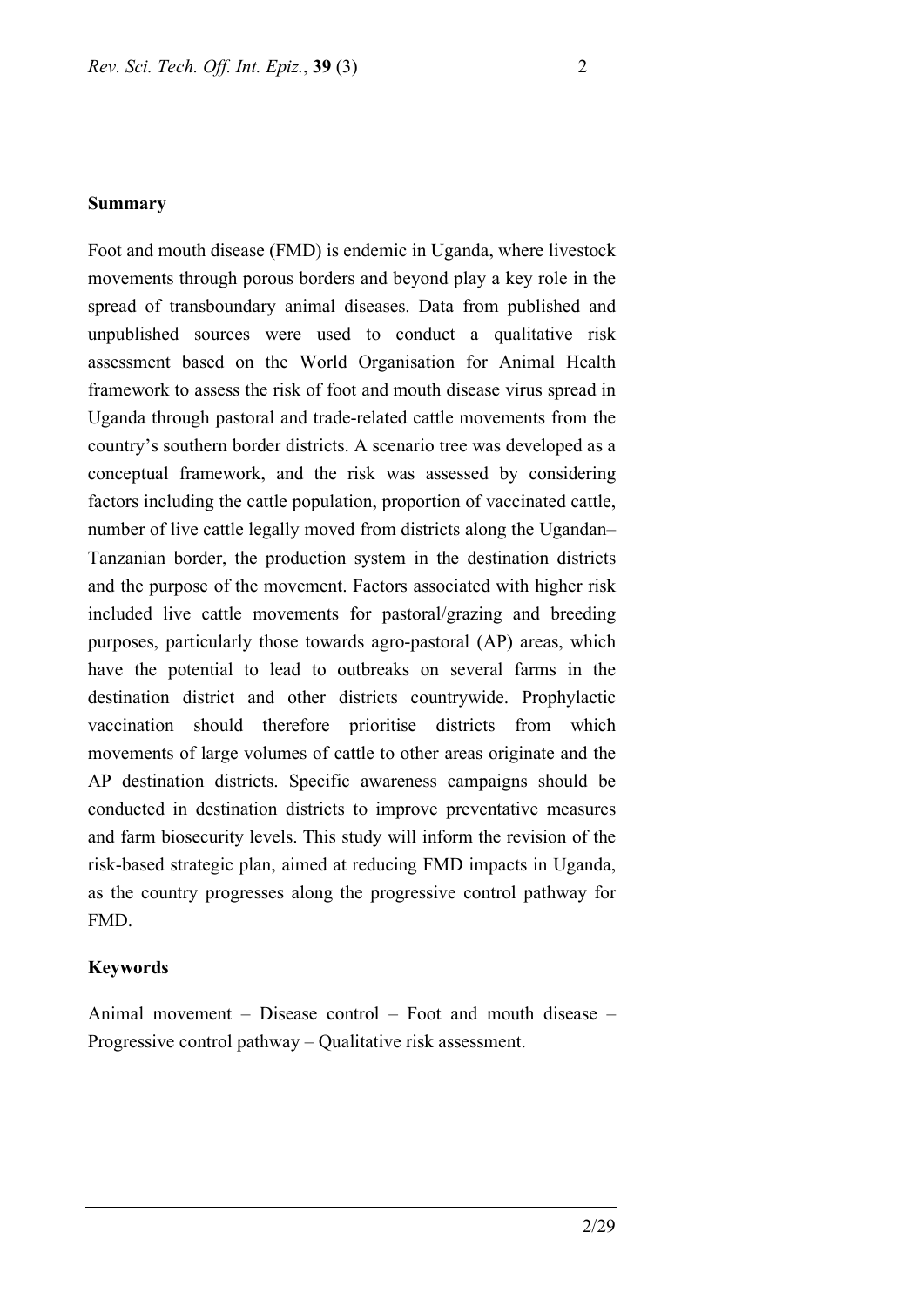## **Introduction**

Although foot and mouth disease (FMD) is a disease of low mortality (1), its annual global impact in endemic regions has been estimated at between US\$ 6.5 and 21 billion (2). It is endemic in East Africa, including Uganda (1). Outbreaks are caused mainly by four viral serotypes: O, A and South African Territories (SAT) 1 and 2 (3, 4). Outbreak investigation records from the Department of Animal Health (DAH) in the Ugandan Ministry of Agriculture, Animal Industry and Fisheries (MAAIF) show that, in 2019, quarantine due to confirmed outbreaks of FMD had been imposed in over 42% of the 132 districts countrywide. Many more outbreaks probably go unreported; in one study 60% of 128 randomly selected farms were found to have seropositive animals (5). This has an impact on the development of beef, which is a priority commodity in Uganda's third National Development Plan (6).

Uganda is engaged in the progressive control pathway for FMD (PCP-FMD), a core tool of the Global FMD Control Strategy of the Food and Agriculture Organization of the United Nations (FAO) and the World Organisation for Animal Health (OIE) (7). The PCP-FMD aims to progressively reduce the impact and circulation of foot and mouth disease virus (FMDV), to allow safer trade of livestock commodities and improve the livelihoods of stakeholders involved in the livestock value chain. The PCP-FMD prioritises interventions to control FMD where the risk is highest, making the best use of the limited resources available in endemic countries (8). Currently, Uganda is in PCP-FMD stage 2, implementing a risk-based strategic plan (RBSP) focused on risk-based control to minimise the impact of FMD. This plan was approved in 2017 by the Chief Veterinary Officer of Uganda and is to be published after a second revision.

Pastoral and trade-related livestock movements play a key role in the spread of FMD in East Africa, where borders are porous and animal movement control is limited (1). The Ugandan (UG)–Tanzanian (TZ) border has frequent livestock movements in both directions for trade, grazing and transhumance (5), due to the proximity of livestock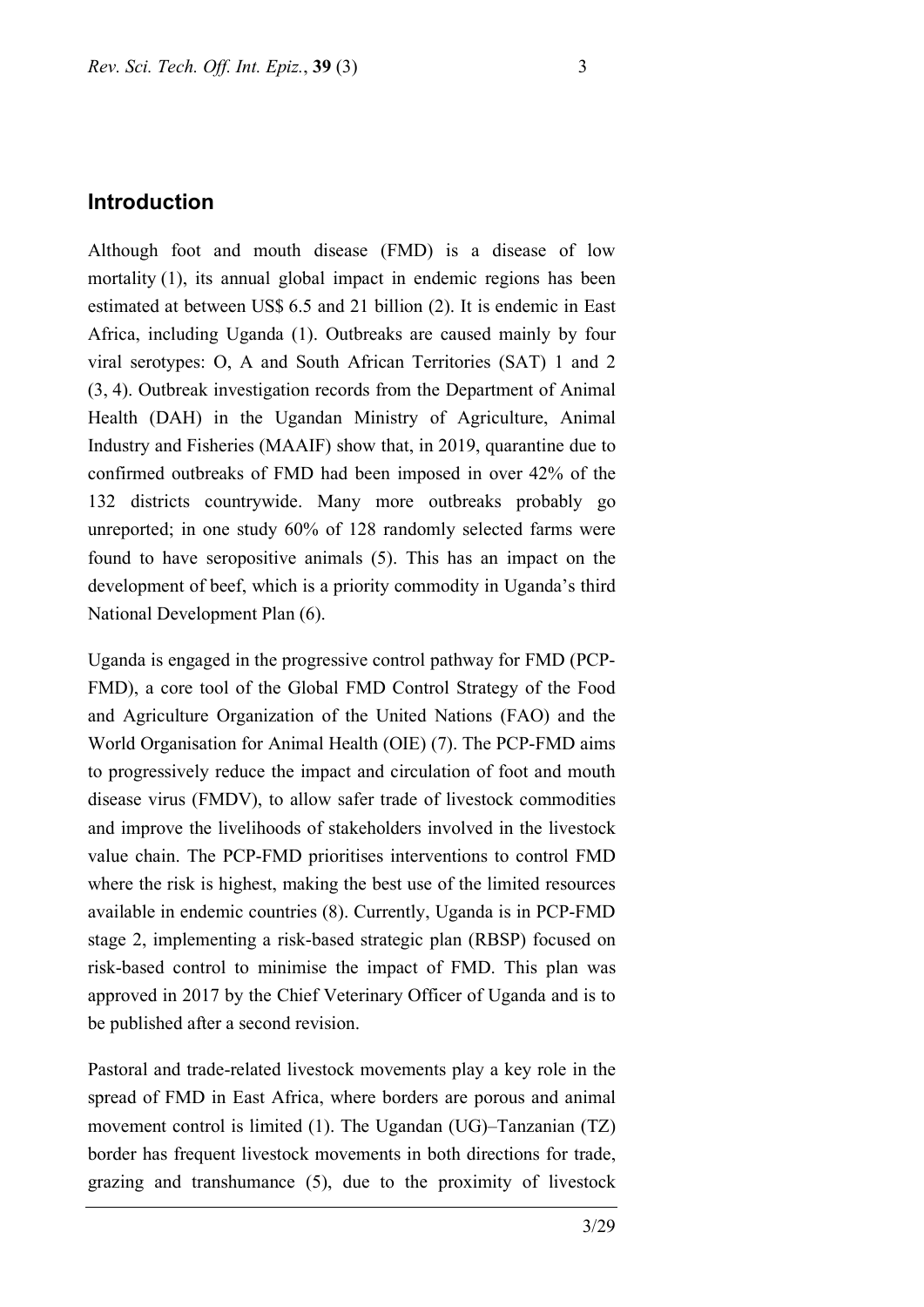markets in Uganda and the existence of vast grazing grounds in northern Tanzania (9). This cross-border movement intensifies during the two dry seasons, driven by traditional transhumant practices, trade connections and the search for water sources and better pastures (1). According to the animal movement records from the DAH–MAAIF, more than 43,000 cattle moved from the two Ugandan border districts (Rakai and Isingiro) to 40 other districts countrywide between 2018 and 2019. These movements are believed to pose a substantial risk of spreading FMD and other transboundary animal diseases (TADs).

The objective of this study was to make a qualitative assessment of the risk of introduction of FMD from two districts at the UG–TZ border to other areas of Uganda (Fig. 1) through live cattle movements during dry seasons. The results of this study will be used to revise and update the FMD prevention and control measures applied in Uganda, as described in the RBSP.



#### **Fig. 1**

**Ugandan map illustrating the Ugandan districts along the Ugandan–Tanzanian border included in the study**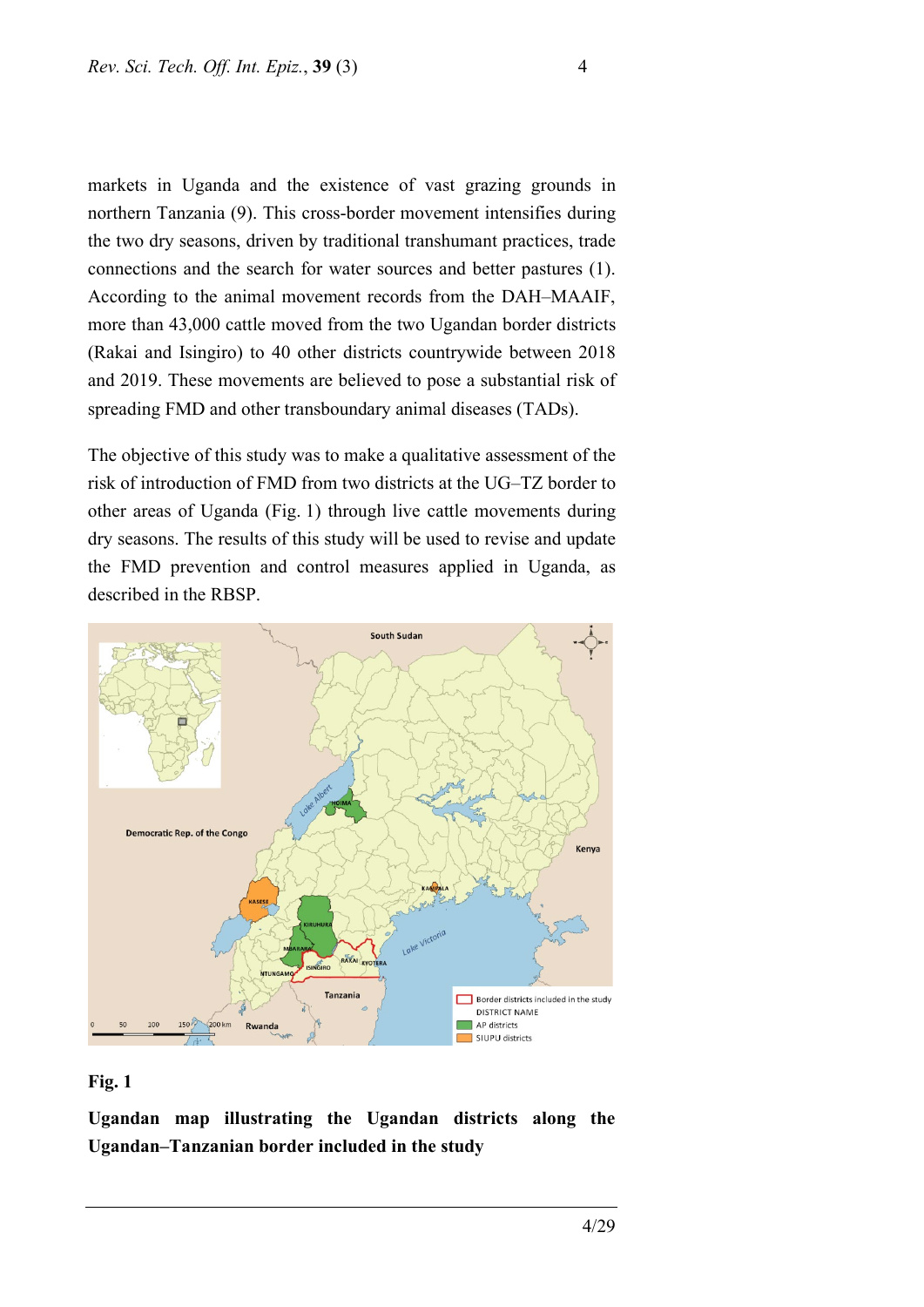Outlined in red are the border districts included in the study: Isingiro, Rakai and Kyotera (Ntungamo district not considered). Agro-pastoral destination districts are shown in green: Mbarara, Hoima and Kiruhura; semi-intensive, urban–periurban destination districts are shown in orange: Kampala and Kasese. Map generated with QGIS software version 2.18.20, developed by Gary Sherman.

AP: agro-pastoral SIUPU: semi-intensive, urban–periurban

## **Methods**

The OIE risk assessment framework (10) (Fig. 2) was applied to assess the risk of FMDV spreading from districts along the UG–TZ border to other areas through live cattle movements during the dry seasons. The two dry seasons extend from December to February and from May to August (1) and livestock movements are directed from this border to agro-pastoral (AP) and semi-intensive, urban–periurban (SIUPU) areas of Uganda (Fig. 3).



## **Fig. 2**

## **The four components of risk analysis and the steps of risk assessment** (10)

The four components of risk analysis are hazard identification, risk assessment, risk management and risk communication; the main steps of the risk assessment are highlighted in orange.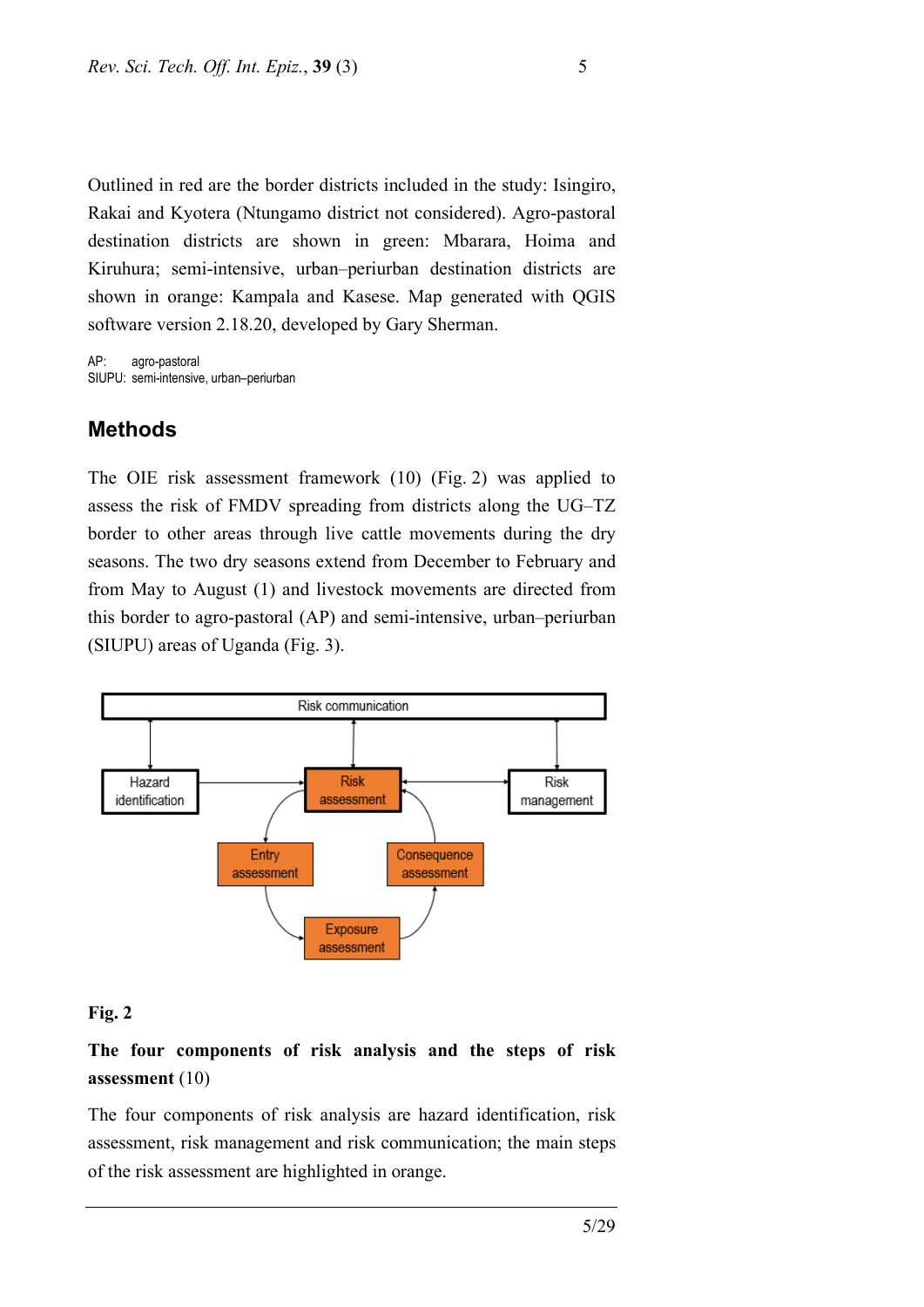

## **Fig. 3**

## **Cattle movements from the Ugandan districts along the Ugandan– Tanzanian border to other districts in Uganda in 2018 and 2019**

Red indicates the border districts included in the study (Ntungamo district not considered). Green indicates the three agro-pastoral destination districts: Hoima, Kiruhura and Mbarara. Orange indicates the two semi-intensive, urban–periurban destination districts: Kampala and Kasese. In 2018 and 2019, 43,739 individual cattle were officially recorded moving from Isingiro and Rakai to 40 distinct destination districts countrywide, and the five destination districts listed above received 88% of the cattle; official cattle movements between Rakai, Isingiro and Kyotera are not displayed.

Data sources: Ugandan districts in 2019, United Nations Office for the Coordination of Humanitarian Affairs (OCHA)'s Humanitarian Data Exchange; Animal movement records in 2018 and 2019, Department of Animal Health, MAAIF. Map generated with QGIS software version 2.18.20, developed by Gary Sherman.

MAAIF: Ministry of Agriculture, Animal Industries and Fisheries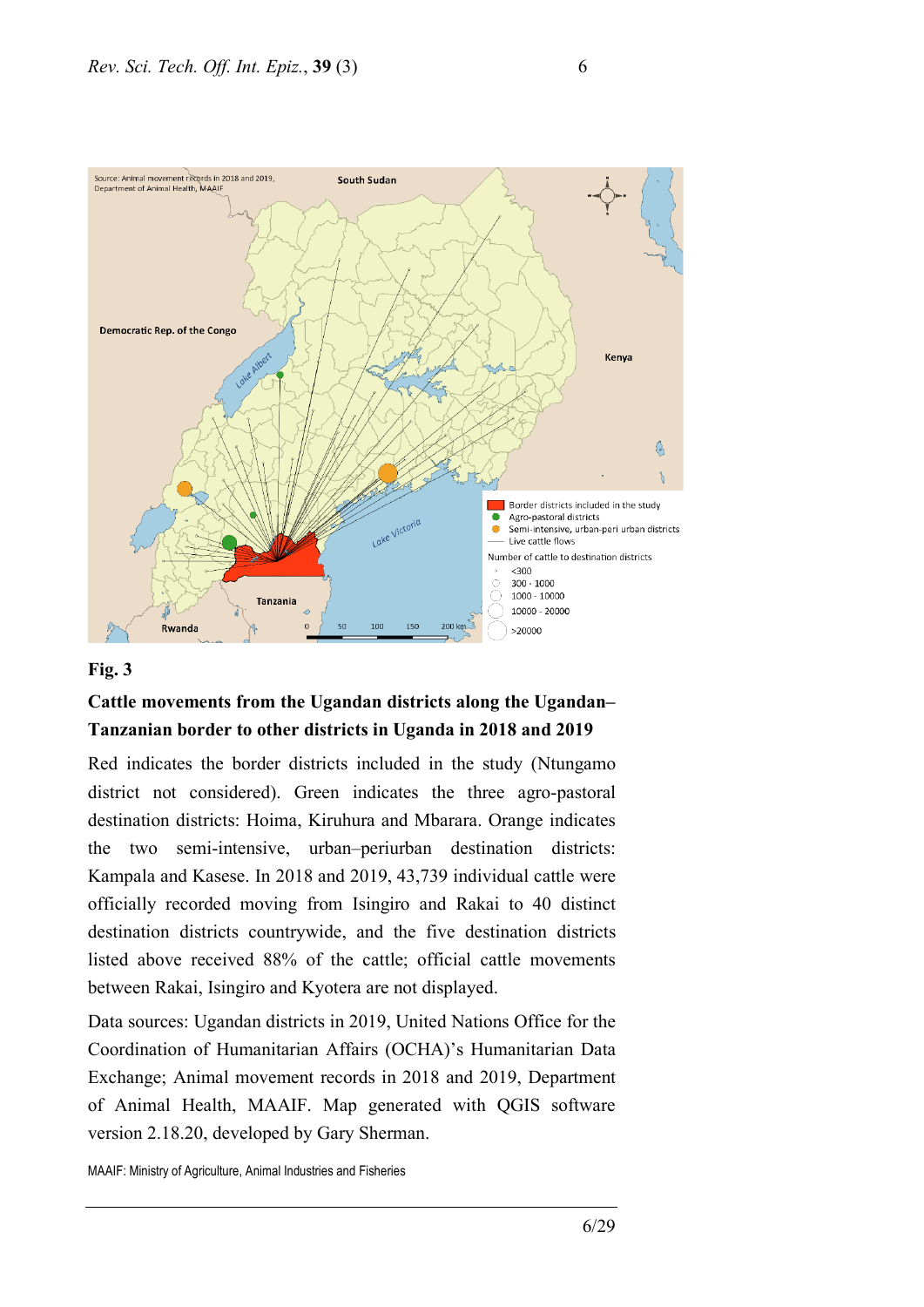A scenario tree illustrating the entry and exposure risk pathways was developed (Fig. 4). Key biological factors and husbandry practices that may play a role in the introduction and transmission of FMDV in live cattle through trade-related and pastoral animal movements from the border area and study focus were identified in this conceptual model (10).



## **Fig. 4**

**Conceptual model summarising the entry and exposure risk pathways for foot and mouth disease spread from the Ugandan– Tanzanian border area to agro-pastoral and semi-intensive, urban–periurban areas in Uganda**

Grey boxes represent dead-ends for further spread of FMDV

FMD: foot and mouth disease FMDV: foot and mouth disease virus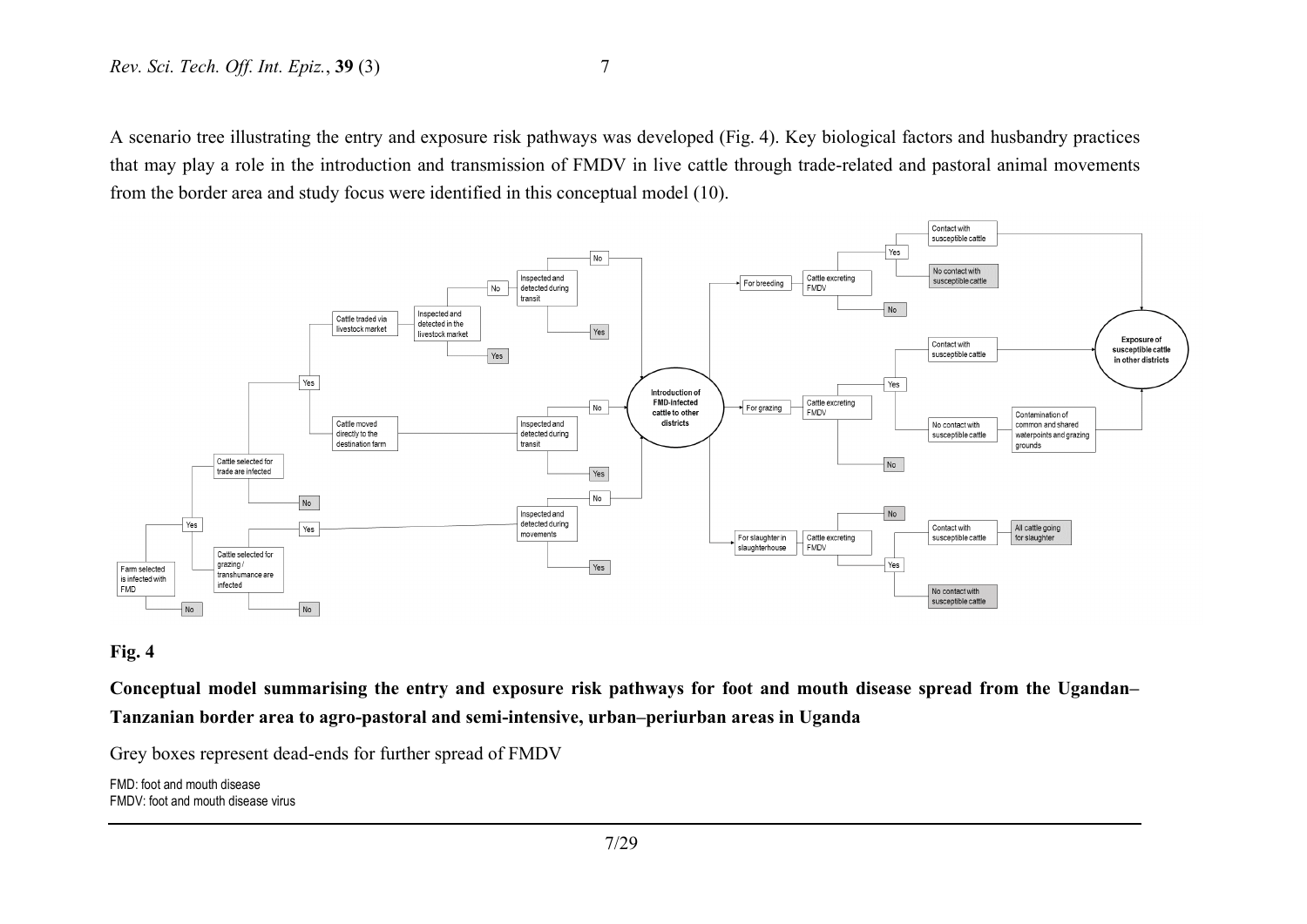The likelihood of the occurrence of each event along the risk pathways was qualitatively assessed using a descriptive scale adapted from Moutou *et al.* (11) (Table I). Assessment of the likelihood of occurrence of each event in the pathway was assessed based on available data, expert opinion and key informant interviews or field observations to arrive at the level of likelihood. The events in the risk pathways are conditional, i.e. each one depends on the preceding to occur. Therefore, the overall likelihood for each pathway was considered equivalent to the minimum likelihood of the constituent events. A level of uncertainty was assigned to each estimated likelihood using a three-category scale adapted from Fournié *et al.* (12): low (concrete and sufficient data were available), medium (some but not comprehensive data were available) and high (no concrete data were available; based only on field observations and expert opinion).

#### **Table I**

| Likelihood<br>category | Interpretation                                                                     |
|------------------------|------------------------------------------------------------------------------------|
| Negligible             | The likelihood of the occurrence of the event is sufficiently<br>low to be ignored |
| Low                    | The occurrence of the event is a possibility in a few cases                        |
| Moderate               | The occurrence of the event is moderately possible                                 |
| High                   | The occurrence of the event is very probable (more than 50%<br>chance)             |

**Interpretation of likelihood categories used in this risk assessment**

In the consequence assessment, the most likely scenario resulting from each risk pathway was identified, and the potential impacts of exposure to infected cattle and FMDV spread in the destination areas were assessed. The results from the different steps in the framework were summarised in the risk estimation.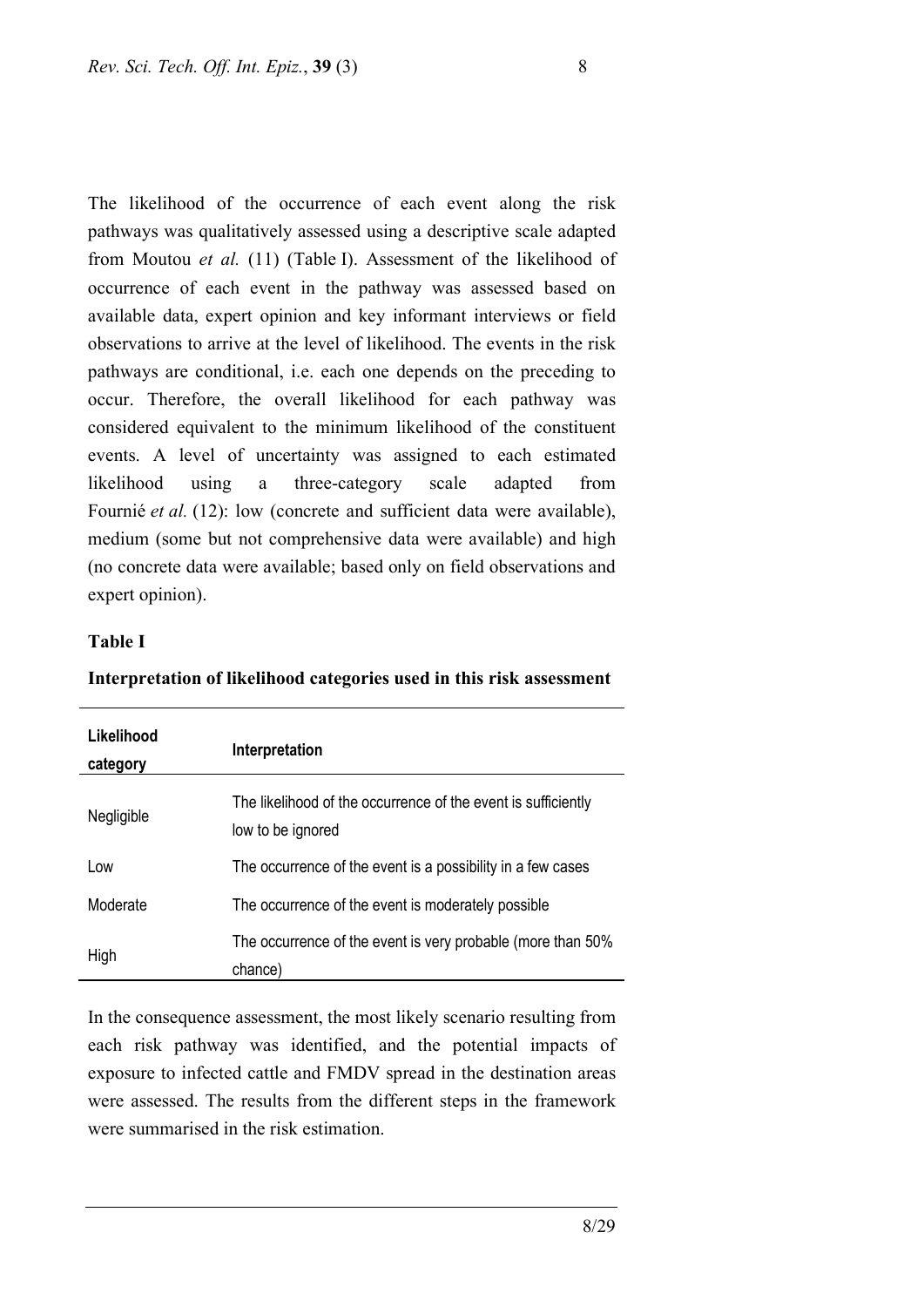The data and information used in this risk assessment were primarily obtained from outbreak investigations, scientific publications, official reports, national animal movement records and FMD vaccination and surveillance reports from MAAIF, supplemented by key informant interviews with the District Veterinary Officers (DVOs) in the respective districts.

#### **Characteristics of the study area**

The Ugandan districts along the UG–TZ border are Isingiro, Rakai and Ntungamo (Fig. 1). These districts have large cattle populations of approximately 180,000, 279,590 and 279,000, respectively (13). This study focused on the Rakai and Isingiro districts owing to the high cattle population, availability of high-quality data and regular crossborder cattle movements. The majority of the farmers in these districts practise an AP system of production, in which cattle are kept in kraals, bomas or open areas and grazed on private or public pastures, supplemented with crop residues (14). In Isingiro district, the majority of farms are large-scale with full land ownership (1, 15) and thus transhumance is limited. In Rakai district, however, cattle ownership is dominated by small-scale farms with limited land ownership rights; these farmers frequently travel to access distant grazing grounds and undertake limited interventions for disease control (16). Indigenous breeds of cattle are mostly reared, along with some crossbreed cattle (13). Investment in infrastructure and resources for prevention and treatment of animal diseases is limited.

Five districts that received the most cattle from the border districts were selected for the study ('destination districts'). In 2018 and 2019, these destination districts received 88% of the cattle traded from Isingiro and Rakai districts (transhumance movements are not recorded and no estimate is available). The cattle mostly move for slaughter (94% of movements) and to a lesser extent for breeding (6%) (Table II). The AP system as described for the originating districts predominates in Kiruhura, Mbarara and Hoima districts, whereas SIUPU production is more common in Kampala and Kasese districts. In SIUPU areas, farmers keep small herds, mainly dairy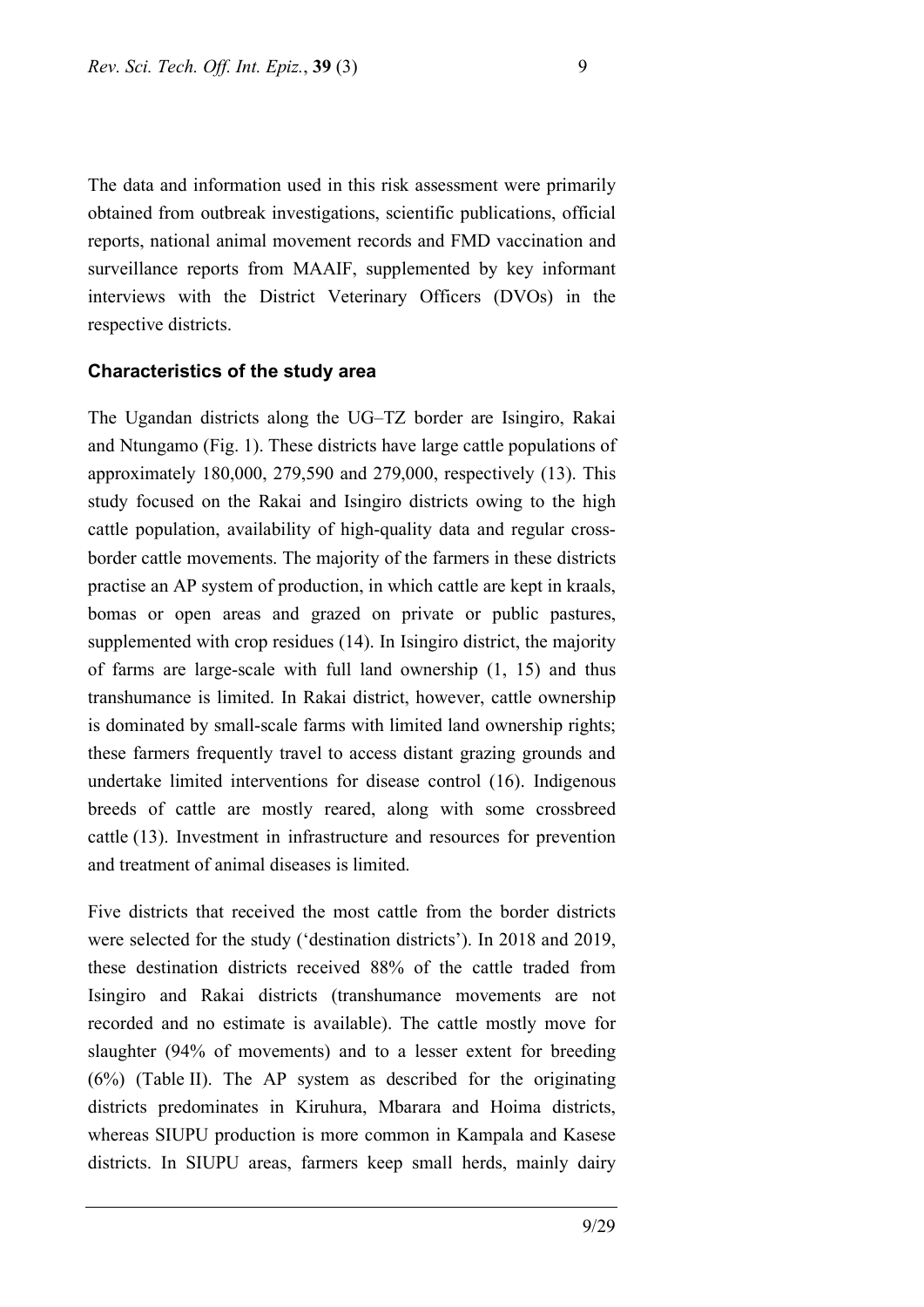cattle, and generally spend more resources on animal disease control measures. Cattle are confined and provided with fodder, commercial feeds and crop residues (14). The high volume of cattle moved through trade to Kampala and Kasese is due to a high demand for meat, while for Mbarara and Kiruhura it is due to a higher market price for live cattle because these are cattle transit districts (17). For Hoima the volumes traded are high, probably triggered by crossborder trade with the Democratic Republic of Congo (18).

#### **Table II**

**Cattle population, proportion of cattle vaccinated against foot and mouth disease and cumulative number of live cattle legally moved from two Ugandan districts along the Ugandan–Tanzanian border to the top five destination districts in 2018 and 2019, according to the purpose of cattle movement (breeding or slaughter)**

The grey colour shows the livestock population and the vaccination coverage, while the unshaded section shows the purpose of animal movement.

Source: Animal movement records in 2018 and 2019, Department of Animal Health, MAAIF, Vaccination records MAAIF and Uganda Bureau of Statistics.

|                      | Agro-pastoral destination areas |              | Semi-intensive, urban-<br>periurban destination areas |              |               |              |
|----------------------|---------------------------------|--------------|-------------------------------------------------------|--------------|---------------|--------------|
| District name        | Hoima                           | Mbarara      | Kiruhura                                              | Kampala      | Kasese        |              |
| Cattle<br>population | 109,998                         | 149,992      | 342,315                                               | 31,614       | 97,243        |              |
| % vaccinated         | 7.6%                            | 21.3%        | 4.4%                                                  | 0.3%         | 2.1%          |              |
| Cattle moved<br>for  |                                 |              |                                                       |              |               | <b>Total</b> |
| <b>Breeding</b>      | 120 (37%)                       | 2,218 (17%)  | 546 (81%)                                             | 136 (1%)     | 19(1%)        | 3,039 (6%)   |
| Slaughter            | 207 (63%)                       | 10,968 (83%) | 128 (19%)                                             | 20,990 (99%) | 14,539 (>99%) | 46,832 (94%) |
| <b>Total</b>         | 327                             | 13,186       | 674                                                   | 21,126       | 14,558        | 49,871       |

MAAIF: Ministry of Agriculture, Animal Industries and Fisheries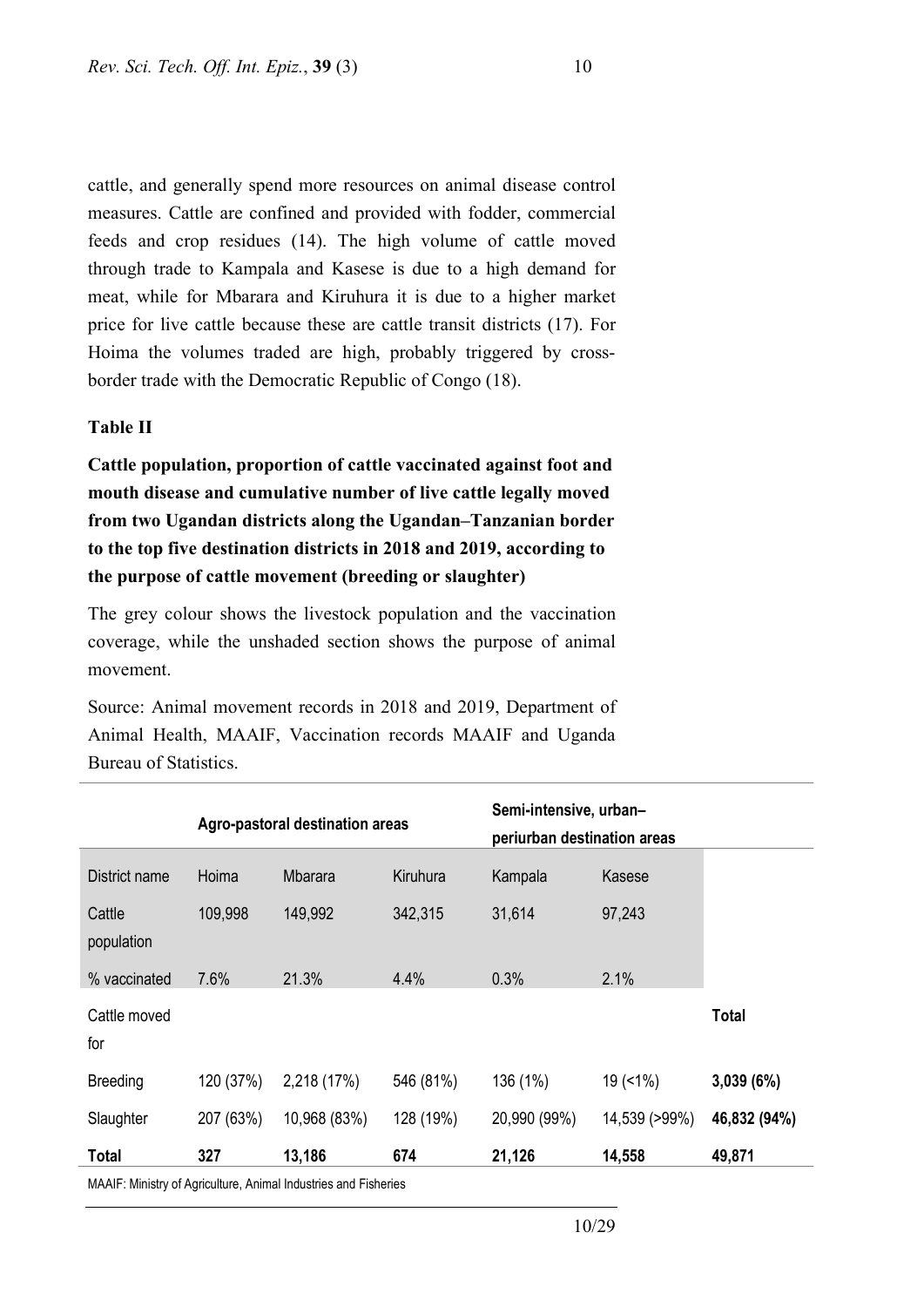## **Results**

# **Likelihood of farms selected being infected with foot and mouth disease virus**

Foot and mouth disease is endemic in the UG–TZ border districts. Between 2015 and 2019, 140 FMD outbreaks were reported in Uganda. Thirteen of these outbreaks were in the UG–TZ border districts and 111 of them occurred during the dry seasons (19). This area was identified as a high-risk area in a sero-survey, suggesting that many more outbreaks could be unreported (5). Outbreaks are more common during the dry seasons as a result of increased movement of livestock, caused by the pressure of limited pasture and transhumance. Therefore, the likelihood of farms being infected with FMD was assessed to be high (Table III).

## **Table III**

# **The likelihood and uncertainty levels assigned to each step of the assessment of entry of foot and mouth disease virus from the Ugandan districts along the Ugandan–Tanzanian border to other areas of Uganda**

| <b>Event</b>                                                                                         | Likelihood | <b>Uncertainty</b> |
|------------------------------------------------------------------------------------------------------|------------|--------------------|
| Likelihood of farms being infected with FMDV                                                         | High       | Medium             |
| Likelihood of cattle selected for trade from the farms being<br>infected with FMDV                   | High       | Medium             |
| Likelihood of cattle selected for grazing/transhumance being<br>infected with FMD                    | High       | Low                |
| Likelihood of FMD-infected cattle being undetected in the<br>livestock markets                       | High       | High               |
| Likelihood of FMD-infected cattle being undetected during<br>transit from livestock markets or farms | High       | High               |
| Likelihood of FMD-infected cattle being undetected during<br>movement to grazing grounds             | High       | High               |
| FMD:<br>foot and mouth disease<br>FMDV: foot and mouth disease virus                                 |            |                    |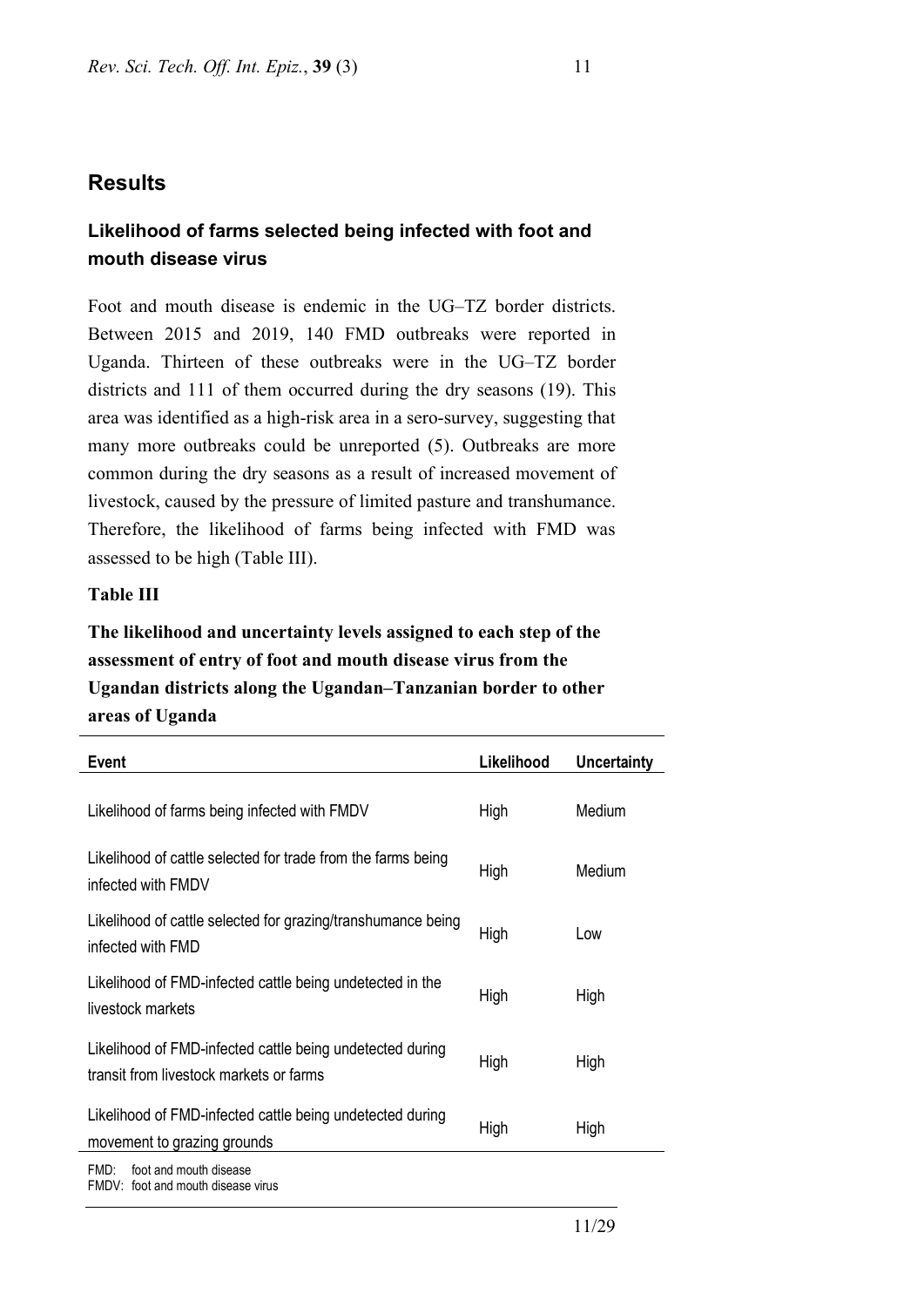# **Likelihood of cattle selected from the farms for trade or grazing being infected with foot and mouth disease virus**

Indigenous Ankole cattle are the commonly reared breed in the border districts (13). In adult Ankole cattle, FMD typically causes mild lesions that are difficult to recognise and are more likely to go undetected (20). Calves may be severely affected with FMD but are not commonly traded (15). The majority of producers in the border districts sell their cattle at the farm gate; others are sold in informal or formal livestock markets and some directly to slaughterhouses (16). Farm gate sales are characterised by limited veterinary inspection. Therefore, the likelihood of FMD-infected cattle being selected to move from the farm for trade or grazing/transhumance was assessed to be high (Table III).

## **Likelihood of food and mouth disease infected cattle being undetected during movement to grazing grounds**

Movement of cattle under transhumance is not monitored, and there are no officially designated movement routes for grazing animals, making it hard for the animals to be traced (21). The human resource in the Veterinary Services is also not sufficient to detect sick animals during movement. Therefore, the likelihood that FMD-infected cattle are undetected during the movement to grazing grounds was also assessed as high (Table III).

## **Likelihood of foot and mouth disease infected cattle being undetected in the livestock markets**

Public veterinarians are responsible for the inspection and health certification of cattle in livestock markets (22). However, there are insufficient veterinary staff to adequately supervise the weekly livestock markets in the districts included in this study (District production staff profile, MAAIF 2020, unpublished). Furthermore, the livestock markets lack proper infrastructure (fences, crushes, isolation units and loading ramps) to perform adequate clinical examination and prevent the mixing of cattle prior to the examination (e.g. DVOs Rakai and Isingiro, personal communications). This compromises the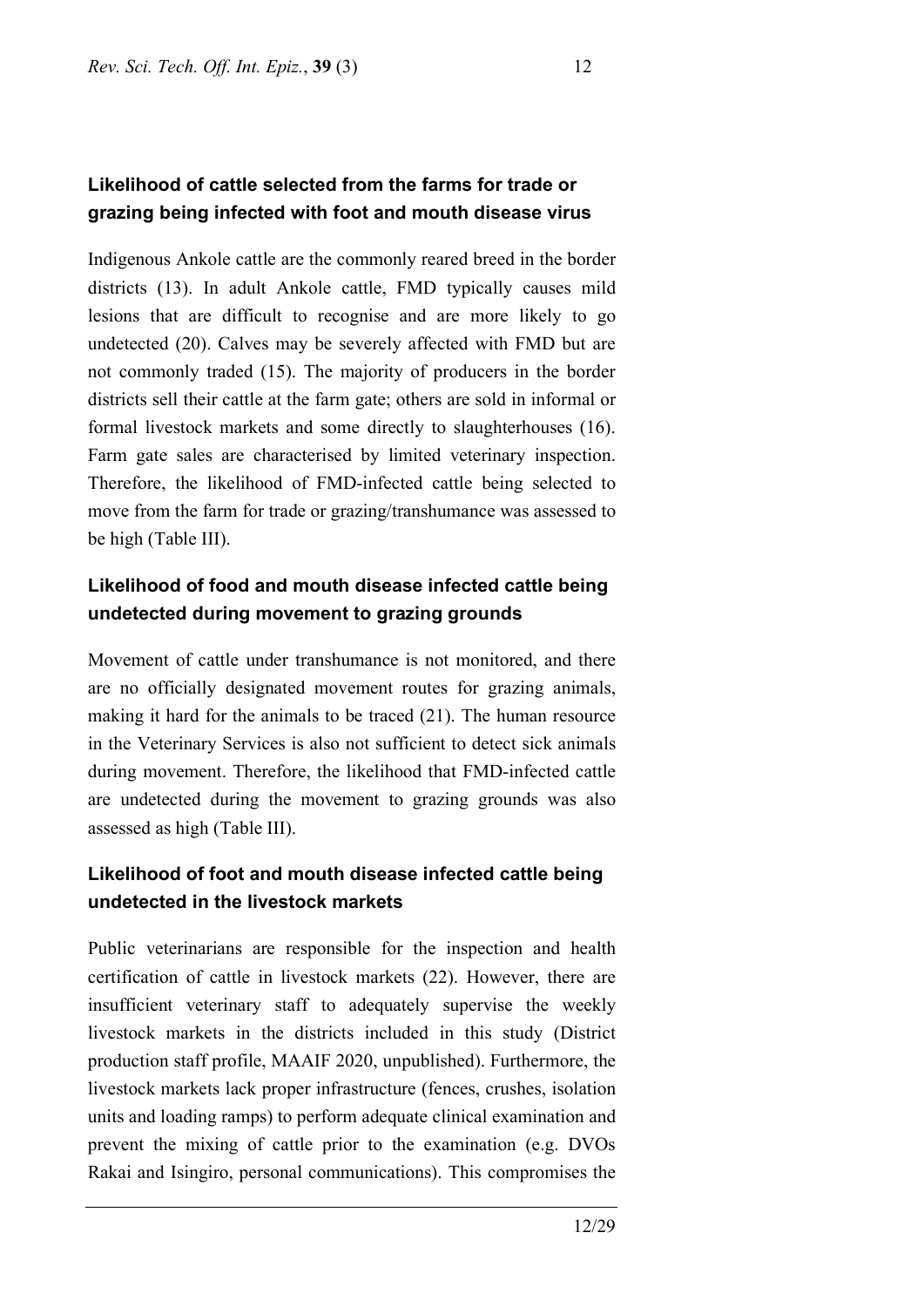coverage of veterinary inspection. Thus, there is a high likelihood that FMD-infected cattle would not be detected at the market (Table III).

# **Likelihood of foot and mouth disease infected cattle being undetected during transit from livestock markets or farms**

Check points for veterinary inspection exist along common stock routes; however, these are not fully operational owing to lack of veterinary resources (23) and infrastructure to support animal movement control, such as quarantine stations, animal holding grounds and stock route enforcement units, as described in the current RBSP for Uganda. Furthermore, some livestock are moved at night when veterinary inspectors are not on duty (e.g. DVOs Rakai and Isingiro, personal communications). When performed, the inspection during transit consists of a physical examination of all cattle in the truck; if FMD is detected, the cattle are returned to the place of origin. In practice, because of bribery, cattle not meeting the movement requirements are returned to the place of origin approximately 85% of the time (e.g. DVO interviews). The likelihood of FMD-infected cattle remaining undetected during transit was also assessed to be high (Table III). Given that all of the steps in the entry assessment were assessed to have high likelihood, the overall likelihood of FMDV release from the border districts to other areas is 'high', with 'medium' uncertainty due to the lack of comprehensive data (Table III).

#### **Exposure assessment**

The exposure assessment estimates the likelihood that susceptible cattle in the destination districts will be exposed to FMDV that has entered with the infected cattle originating from the border districts. Upon entering the destination districts, cattle can be kept for breeding purposes, sent directly to grazing grounds or sent to slaughterhouses (Fig. 4). Depending on the production type, cattle intended for breeding may also have contact with other cattle through grazing.

In all pathways, the susceptibility of the animals in the destination districts, level of farm biosecurity and production systems were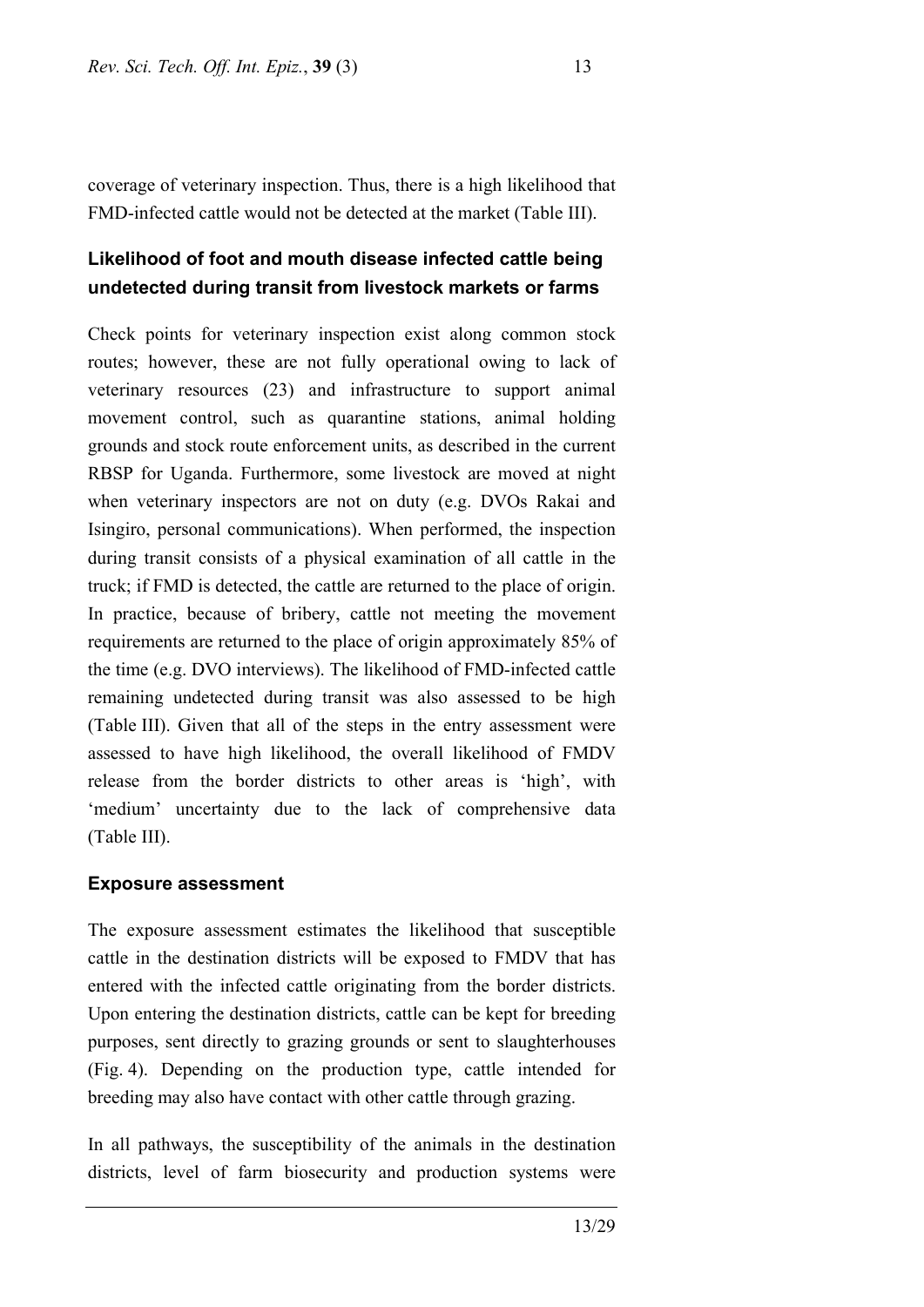important factors. Between 2017 and 2019, vaccinations for FMD were only carried out in response to outbreaks once a year and covered a very small proportion of these populations (Table II). Thus, the majority of cattle are unvaccinated and susceptible to FMDV infection, except for those immune as a result of previous infections with the same serotype.

## **Likelihood of exposure during breeding**

The level of farm biosecurity in Uganda is generally low in both AP and SIUPU destination areas (24); however, as SIUPU areas have lower cattle populations and cattle are confined within individual paddocks or sheds with secure gates on some farms, and in isolation paddocks for newly introduced animals, the level of farm biosecurity is higher in SIUPU compared with AP destination areas (25, 26). The immunity status combined with farm biosecurity measures make the likelihood of exposure of susceptible cattle to FMDV 'high' when live cattle are introduced for breeding purposes to the AP areas and 'moderate' in SIUPU destination areas, with a 'medium' level of uncertainty due to the lack of comprehensive data (Table IV).

#### **Table IV**

**The likelihood and uncertainty levels assigned to each step of the exposure assessment of foot and mouth disease virus in the agropastoral and semi-intensive, urban–periurban destination areas of Uganda**

| <b>Event</b>    | <b>Destination area</b> | Likelihood | <b>Uncertainty</b> |
|-----------------|-------------------------|------------|--------------------|
|                 | AP                      | High       | Medium             |
| <b>Breeding</b> | <b>SIUPU</b>            | Moderate   | Medium             |
| Grazing         | AP                      | High       | Medium             |
|                 | <b>SIUPU</b>            | Low        | High               |
| Slaughterhouse  | AP and SIUPU            | Low        | Medium             |

AP: agro-pastoral

SIUPU: semi-intensive, urban–periurban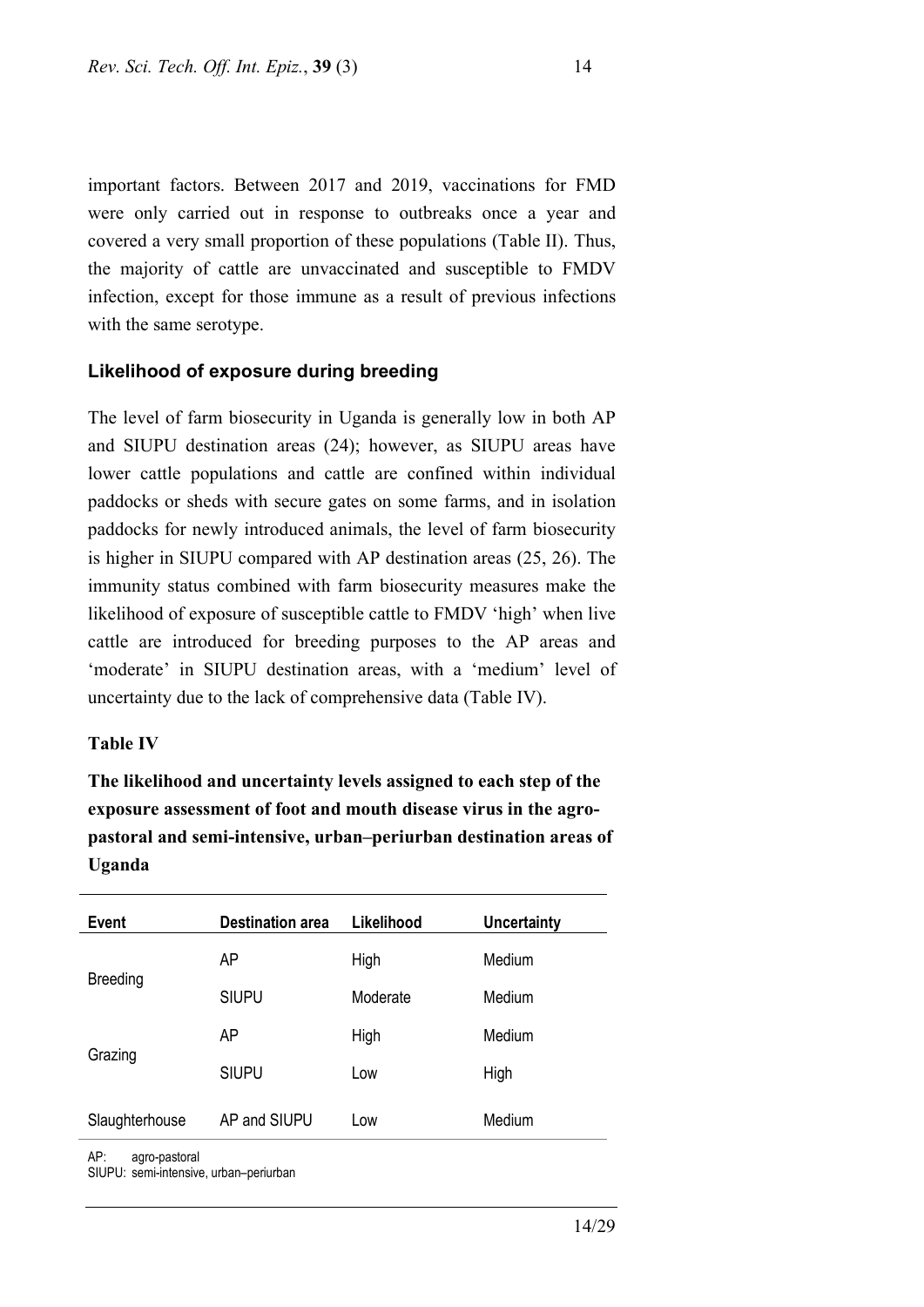## **Likelihood of exposure during grazing**

Exposure during grazing can occur through direct contact and indirectly through contaminated shared water points and grazing grounds.

This pathway is primarily relevant in AP areas; in SIUPU destination areas, cattle are mainly introduced for slaughter (Table II) and intensive and zero grazing are the main methods of farming (25), with minimal potential mixing of infected and susceptible cattle. The likelihood of exposure of susceptible cattle to FMDV through this pathway is therefore considered 'low' in SIUPU destination areas, with a 'medium' level of uncertainty due to lack of comprehensive data.

Unfortunately, data on the number of infectious and susceptible cattle that are moved for grazing and transhumance are not available. The pastoral areas face shortages of water and pasture, motivating transhumance and the use of common grazing grounds and communal water points (25). Direct contact between cattle is considered highly likely, and FMDV has been shown to survive in the environment for extended periods; for example, the virus was found to remain viable in cattle faecal slurry and soil for up to 30 days at 20°C (27). Infected cattle can therefore contaminate pastures and water points with virus that is likely to remain viable, resulting in exposure of susceptible cattle, which can become infected by a low dose of FMDV (28). Overall, the likelihood of exposure of the susceptible cattle to FMDV in AP destination areas was estimated to be 'high', with 'medium' level of uncertainty due to incomplete data (Table IV).

#### **Likelihood of exposure in slaughterhouses**

Although cattle mix freely in the slaughterhouse upon arrival owing to absence of isolation units and inadequate clinical examination, they spend less than 12 hours there before being slaughtered. Once live cattle reach the slaughterhouses, they are legally not allowed to move to surrounding herds, unless otherwise rejected. Furthermore, the majority of slaughterhouses are in urban centres with no surrounding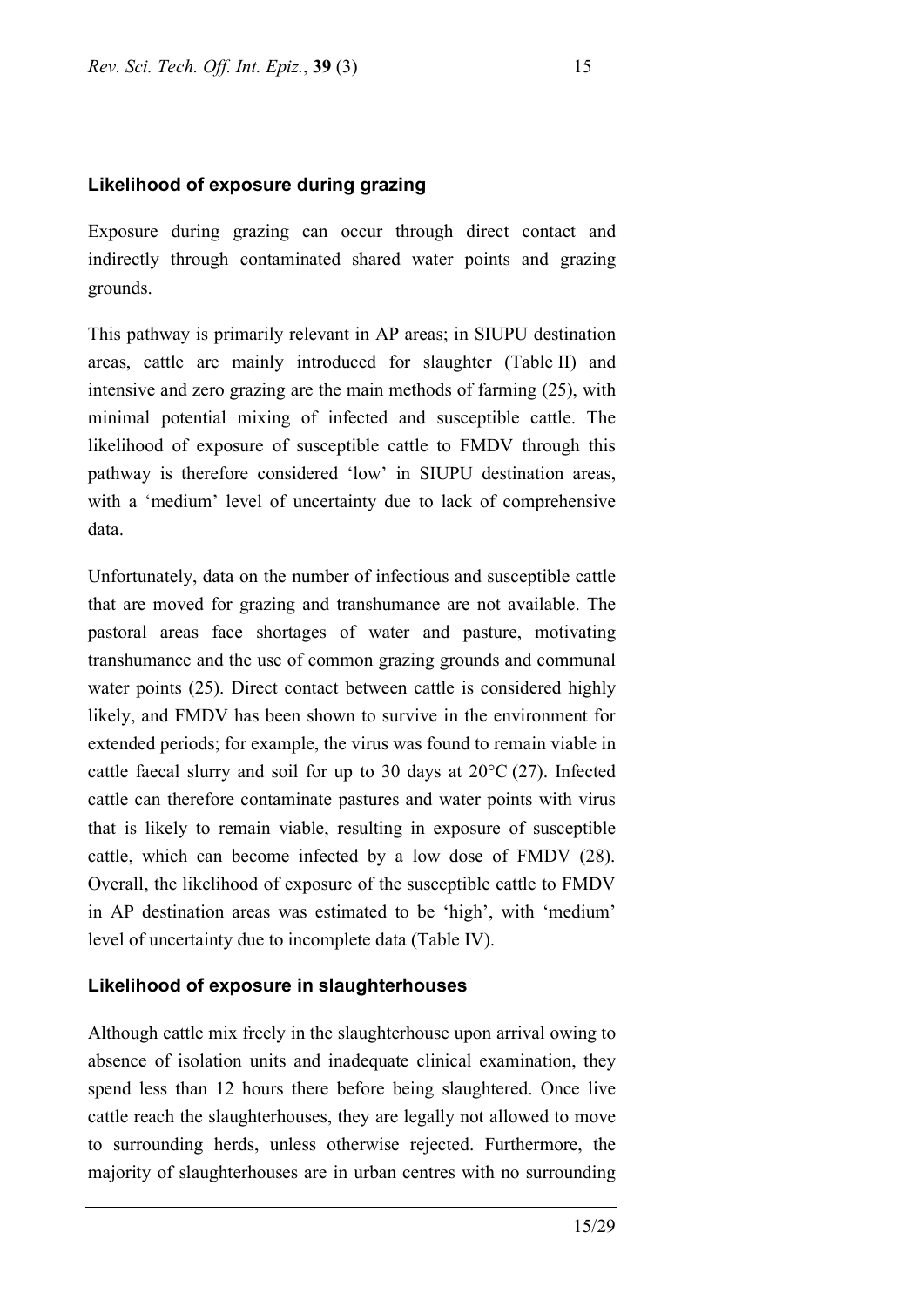cattle herds. The likelihood of exposure for cattle outside the slaughterhouses via this pathway is therefore considered 'low' (Table IV).

#### **Consequence assessment**

Farmers in the AP destination districts are pastoralists and the movements of their livestock are dictated by weather (29). Movements during the dry season force them to mix their herds, using common grazing grounds and communal valley dams (25). The animal movement data from MAAIF show that, during 2018 and 2019, cattle from each AP destination district were moved to between 30 and 73 other districts in Uganda (Fig. 5). Given the extensive movement of cattle for both trade and grazing, combined with low levels of biosecurity, the introduction of FMD to the AP destination districts is expected to result in outbreaks of the disease on several farms within these districts and/or in other districts across the country. In contrast, outbreaks of FMD in the SIUPU areas are likely to remain restricted to the originally affected farms owing to the intensive methods of livestock rearing and higher levels of biosecurity (Table V). This is supported by the disease outbreak records in MAAIF, which show that there were no recorded FMD outbreaks in the two destination districts considered SIUPU between 2015 and 2019 while 15 outbreaks were recorded in the three destination districts considered AP.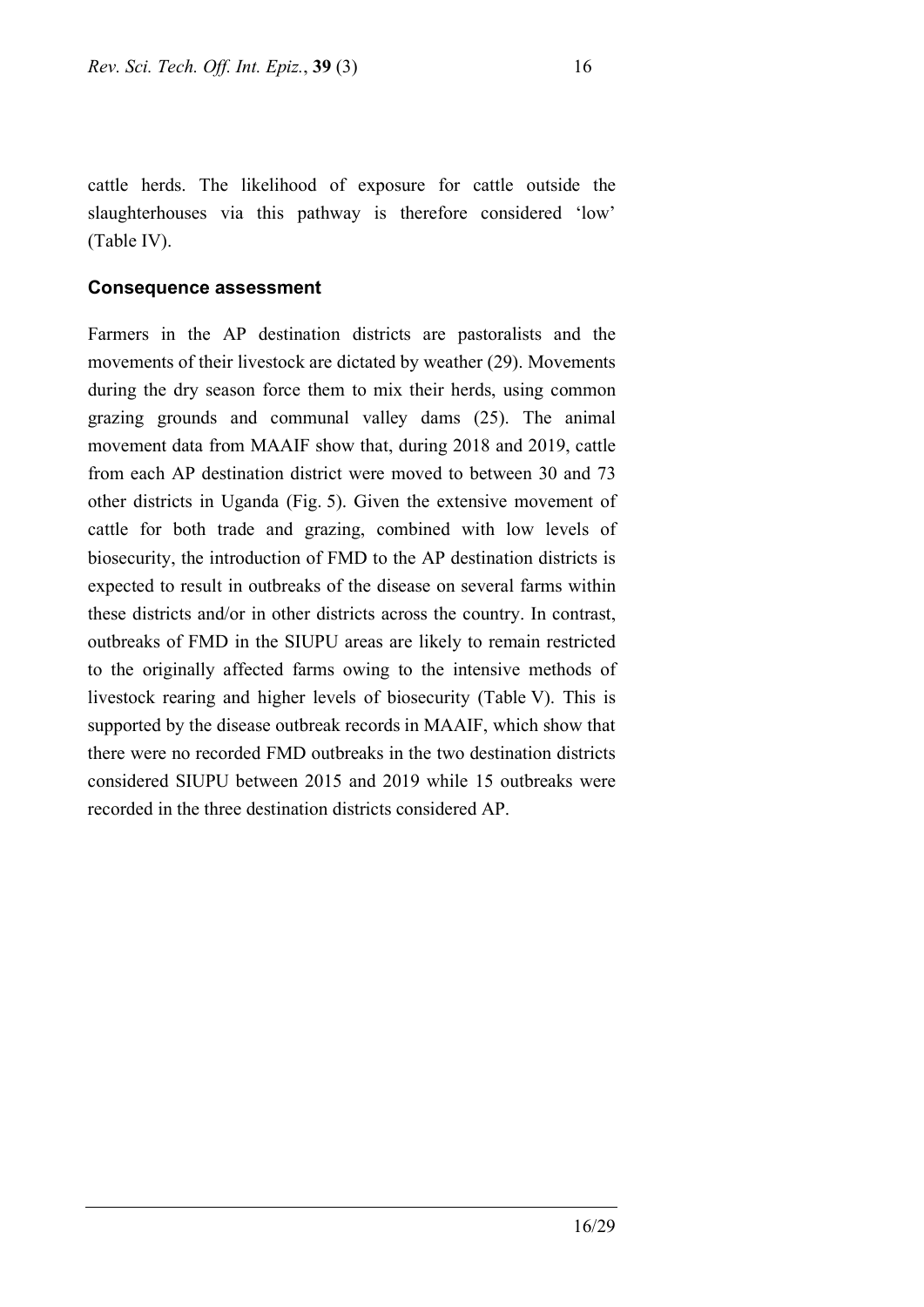

#### **Fig. 5**

# **Cattle movements from the five agro-pastoral and semi-intensive, urban–periurban districts to other districts in Uganda in 2018 and 2019**

Red indicates the border districts included in the study (Ntungamo district not considered). Green indicates the three agro-pastoral origin districts: Hoima, Kiruhura and Mbarara. Orange indicates the two semi-intensive, urban–periurban origin districts: Kampala and Kasese. In 2018 and 2019, 75,047 individual cattle were officially recorded moving from the five origin districts listed above to 86 destination districts countrywide (AP districts: Hoima supplied 30 districts, Mbarara 37, Kiruhura 73; SIUPU districts: Kasese supplied 7 districts, data not available for Kampala). Official cattle movements to Isingiro, Rakai and Kyotera were combined in this map.

Data sources: Ugandan districts in 2019, United Nations Office for the Coordination of Humanitarian Affairs (OCHA)'s Humanitarian Data Exchange; Animal movement records in 2018 and 2019, Department of Animal Health, MAAIF. Map generated with QGIS software version 2.18.20, developed by Gary Sherman.

AP: agro-pastoral MAAIF: Ministry of Agriculture, Animal Industries and Fisheries SIUPU: semi-intensive, urban–periurban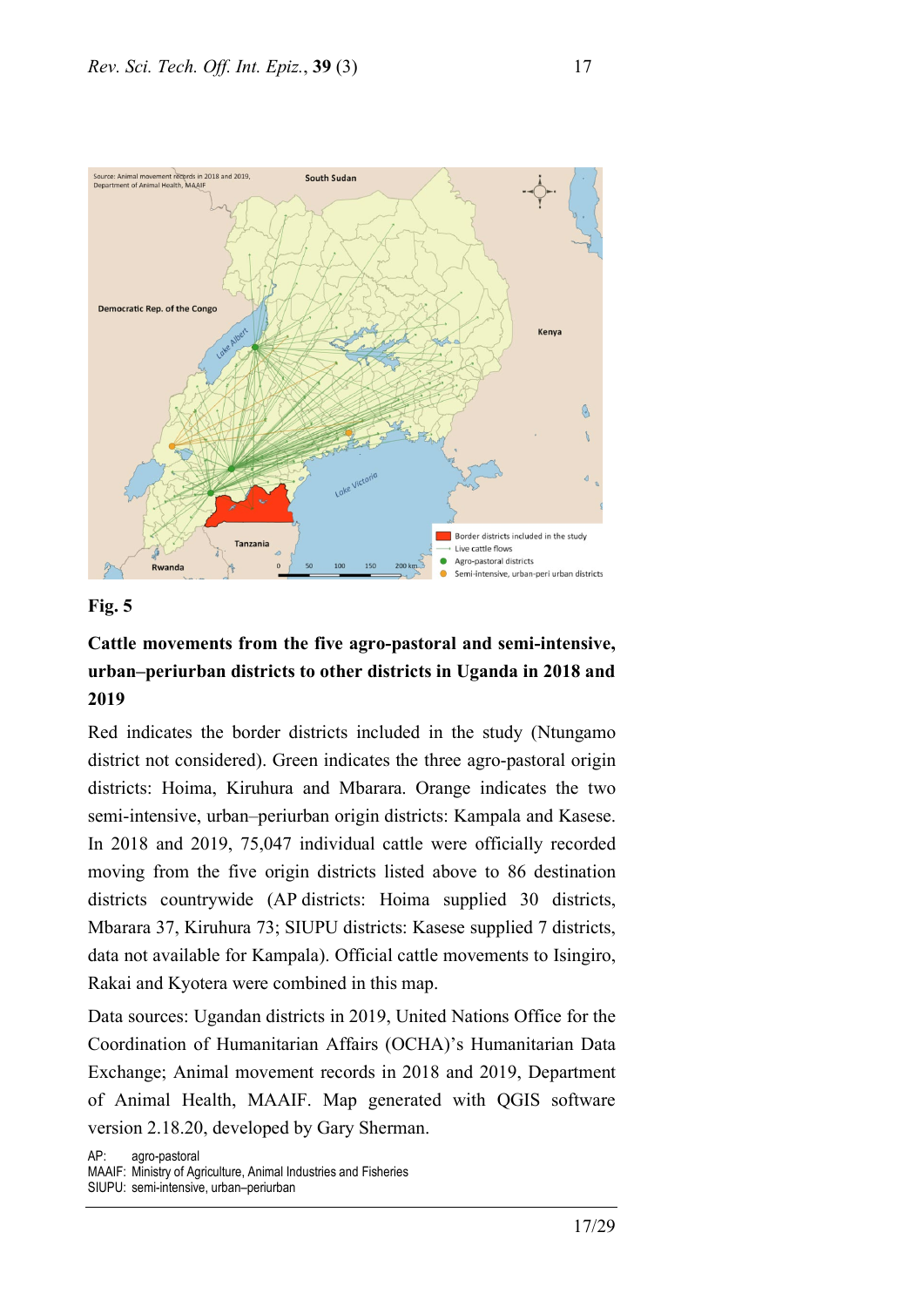#### **Table V**

**Summary of the assessment of the consequence of foot and mouth disease virus spread in agro-pastoral and semi-intensive, urban– periurban destination areas of Uganda**

| <b>Exposure</b><br>pathway | <b>Destination</b><br>area | <b>Most likely outcome</b><br>scenario                     | Impact: description of<br>consequences                                |
|----------------------------|----------------------------|------------------------------------------------------------|-----------------------------------------------------------------------|
| <b>Breeding</b>            | AP                         | Outbreaks on several<br>farms, or districts<br>countrywide | High: quarantine<br>restrictions, control<br>costs, production losses |
|                            | <b>SIUPU</b>               | Small outbreak with<br>limited local spread                | Low: control costs,<br>production losses                              |
| Grazing                    | AP                         | Outbreaks on several<br>farms in the whole<br>district     | High: quarantine<br>restrictions, control<br>costs, production losses |
|                            | <b>SIUPU</b>               | Small outbreak with<br>limited local spread                | Low: control costs,<br>production losses                              |
| Slaughterhouse             | AP and SIUPU               | Limited spread from the<br>slaughterhouse                  | Low: condemnation<br>costs                                            |

AP: agro-pastoral

SIUPU: semi-intensive, urban–periurban

Impacts of FMD include production losses, lost income due to decreases in sales of milk and live cattle as well as costs related to the control and prevention measures (30). A study evaluating the economic impacts of quarantine restrictions due to FMD outbreaks in cattle in Nakaseke district (an AP region) estimated a forgone income of US\$ 5.05 million in live animal sales in livestock markets and US\$ 0.55 million in milk sales at the farm gate over a six-month quarantine period (31). From the annual performance reports of MAAIF, Uganda spends about US\$ 1.05 million to purchase FMD vaccines per quarter with an additional surveillance and monitoring budget of about US\$ 5,300 provided at MAAIF. About the same budget for surveillance is supplemented by development.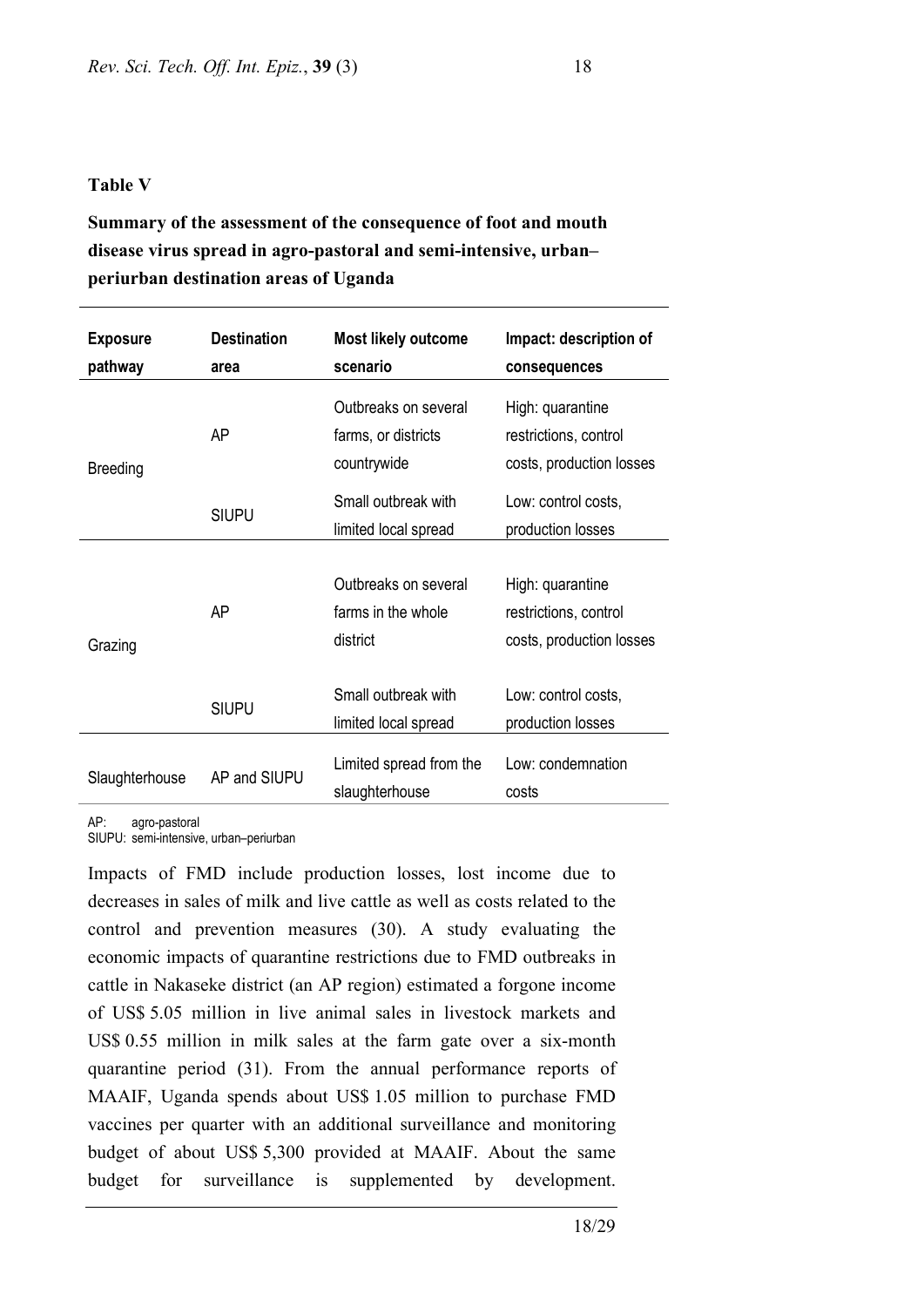## **Risk estimation**

The risk of FMD spread in Uganda through pastoral and trade-related cattle movements from the country's southern border districts varies according to the exposure pathway and production system involved, with higher risk associated with exposure to cattle raised in AP systems (Table VI).

## **Table VI**

**Estimation of the risk of foot and mouth disease virus spread in Uganda through pastoral and trade-related cattle movements from the country's southern border districts**

| Likelihood of entry to destination<br>districts from border districts                                                                  | Likelihood of exposure in the destination<br>Most likely outcome scenario<br>districts              |                                                        | Impact: description of<br>consequences                             |
|----------------------------------------------------------------------------------------------------------------------------------------|-----------------------------------------------------------------------------------------------------|--------------------------------------------------------|--------------------------------------------------------------------|
|                                                                                                                                        | Likelihood of exposure when cattle are introduced<br>for breeding in AP areas = High                | Outbreaks on several farms or<br>districts countrywide | High: quarantine restrictions,<br>control costs, production losses |
| Likelihood of FMDV entry through cattle<br>trade = $High$                                                                              | Likelihood of exposure when cattle are introduced<br>for breeding in SIUPU areas = Moderate         | Outbreaks on a single farm                             | Low: control costs, production<br>losses                           |
|                                                                                                                                        | Likelihood of exposure when cattle are introduced<br>in slaughterhouses in AP and SIUPU areas = Low | Outbreak or FMD spread from<br>the slaughterhouse      | Low: condemnation costs                                            |
| Likelihood of FMDV entry through<br>$grazing/transhumance = High$                                                                      | Likelihood of exposure when cattle are introduced<br>for grazing in AP areas = High                 | Outbreaks on several farms in<br>the whole district    | High: quarantine restrictions,<br>control costs, production losses |
|                                                                                                                                        | Likelihood of exposure when cattle are introduced<br>for grazing in SIUPU areas = Low               | Outbreaks on a single farm                             | Low: control costs, production<br>losses                           |
| AP:<br>agro-pastoral<br>foot and mouth disease<br>FMD:<br>FMDV: foot and mouth disease virus<br>SIUPU: semi-intensive, urban-periurban |                                                                                                     |                                                        |                                                                    |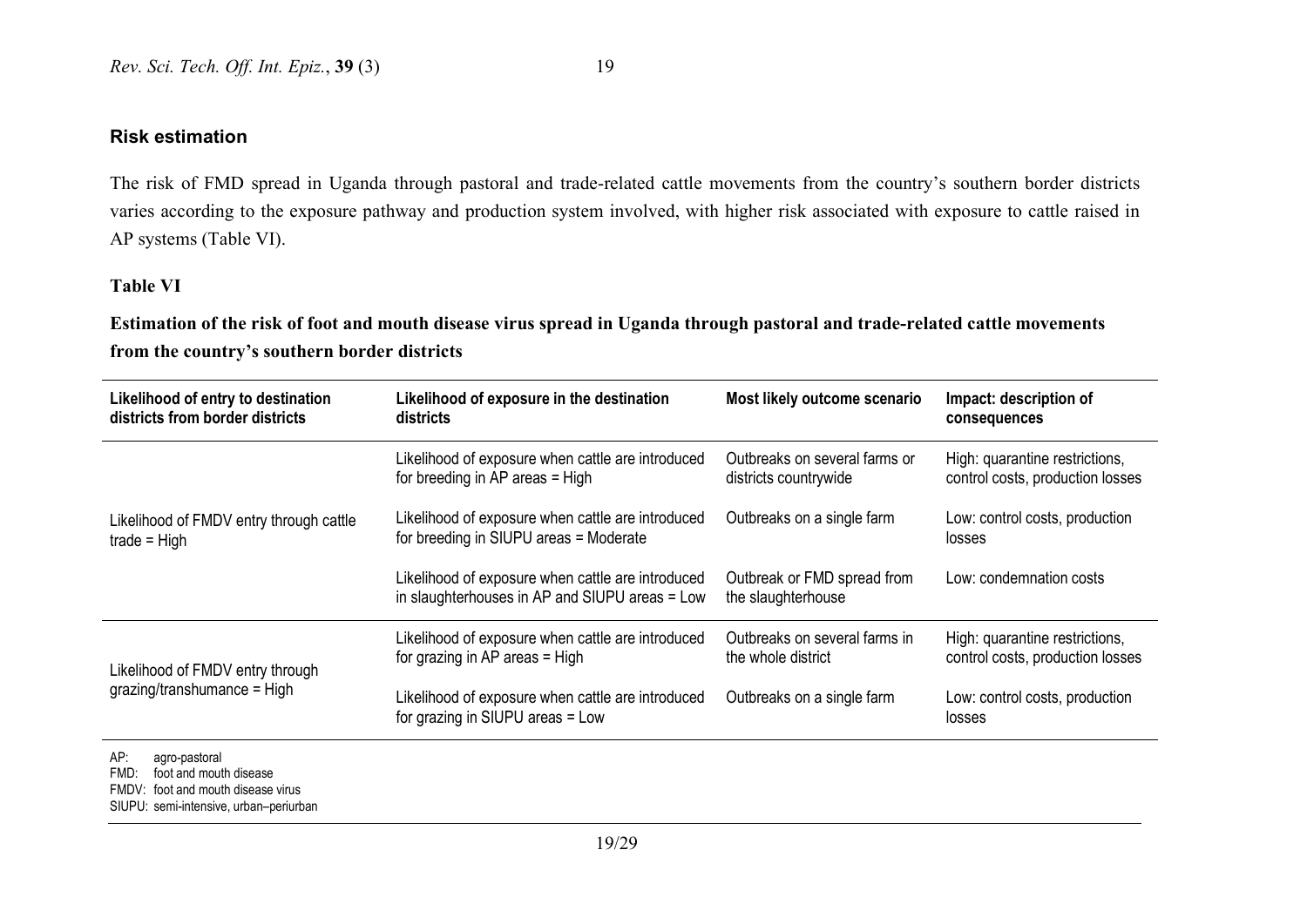## **Discussion**

The negative socio-economic impacts of FMD in Uganda, including the losses of lucrative international trade, especially export of live animals and animal products, reduced production, changes in herd structure and disease control efforts, are significant and have been studied in recent years but are yet to be estimated in detail. The regular occurrence of FMD in Isingiro and Rakai has been attributed to inadequate biosecurity, low herd immunity and poorly controlled animal movements (32). For example, both large- and small-scale farms have permeable fences and only about 40% have secure gates (15, 33). Some livestock farmers in the area own cattle farms in both southern Uganda and northern Tanzania, and they undertake regular unauthorised cross-border movements of cattle (e.g. DVO Isingiro, personal communication).

In this assessment, the overall likelihood of entry of FMD-infected cattle from the UG–TZ border to AP and SIUPU areas of Uganda was found to be high, mainly due to regular pastoral and trade-related livestock movement, limited veterinary inspections and low vaccination coverage. This agrees with other studies highlighting animal movement and introduction of infected animals to new areas as major risk factors for FMD spread (1), and revealing that regions near international borders and pastoralism are associated with increased likelihood of FMD seropositivity in cattle herds (5).

The overall likelihood of exposure of susceptible cattle to FMDV in the destination areas was found to be high. Most of the animals are susceptible to infection owing to limited vaccination coverage; FMD vaccine is not available for private purchase in Uganda. The vaccine doses provided by the Government are typically sufficient to vaccinate less than 10% of the susceptible cattle population with only a single dose (24, 34). Indeed, MAAIF records indicated that, on average, only 10.3% of cattle were vaccinated within districts that reported outbreaks during the study period. Vaccination is implemented in response to reported outbreaks and is limited to a 20-km radius around the index case (34). Currently, there is no standardised protocol in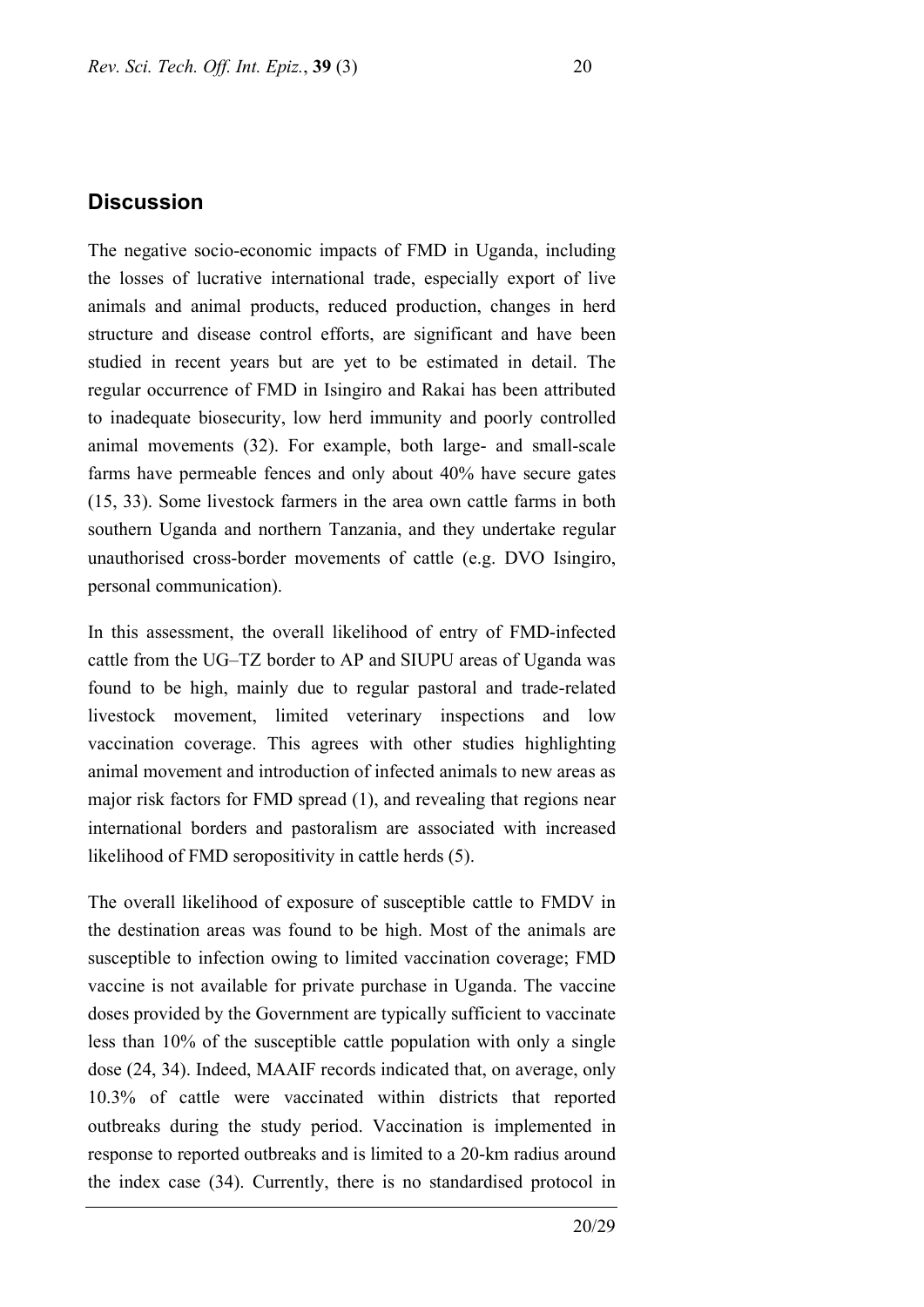place for this ring vaccination strategy, although the MAAIF FMD control and prevention guidelines state that cattle aged six months and above are targeted for vaccination. A quadrivalent vaccine containing O, A, SAT 1 and SAT 2 serotypes, manufactured by the Kenya Veterinary Vaccine Production Institute, is used; however, analysis to confirm that the vaccine is effective against the causative strains is performed only occasionally (34).

To maximise the use and impact of the limited resources available, this study suggests that vaccination should be targeted according to the level of risk. Vaccination should therefore prioritise the AP districts from which movements of large volumes of cattle to other areas originate. Specific communication and awareness campaigns should be intensified in destination districts. At farm level, vaccination should target cattle moving for grazing or breeding as opposed to those moving for slaughter.

In the cattle trade value chain, the movement of cattle directly for slaughter is associated with a low risk of FMD spread to other areas. The risk is minimised in the slaughterhouse because there is no direct contact between susceptible species in the area and live animals and animal products at the site. Among the animals traded, the vast majority (71%) are destined for slaughter in urban areas which have a low cattle density. The few people who have cattle have between one and five animals with a higher level of biosecurity. Even if FMDV is spread by slaughterhouse personnel, it would be unlikely to spread widely. If slaughterhouse personnel adhere to sanitary and biosecurity measures, including wearing appropriate personal protective equipment and conducting adequate cleaning and disinfection procedures, the risk of FMD transmission through this pathway would be reduced further. Nevertheless, transportation vehicles are often shared between live animals destined for slaughter and those destined for breeding. These vehicles pose a potential risk, especially if adequate cleaning and disinfection procedures are not applied; however, evaluation of this aspect of FMDV spread was beyond the scope of this study.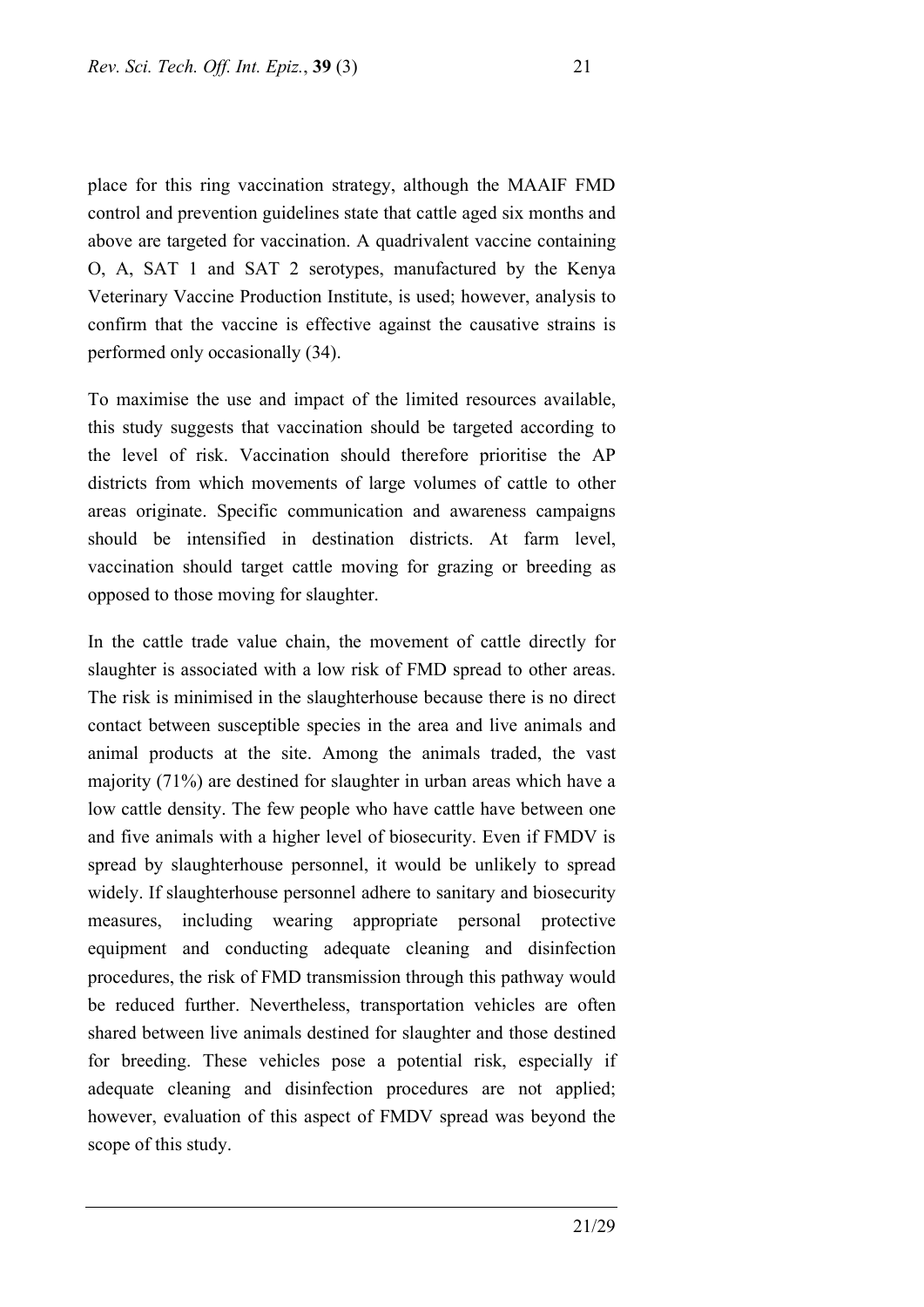While this study showed that there is a high risk of FMDV spread associated with movements of live cattle from the UG–TZ border to other parts of Uganda, it is not clear how important this spread is in the context of all FMD outbreaks in Uganda. This could be clarified through risk assessments of other purported hotspots, as well as through regular and appropriate outbreak investigations following epidemiological investigation procedures, strengthened surveillance procedures and field research to identify specific risk factors. Circulating viral strains should also be routinely monitored through representative samples collected from outbreaks that occur in different geographical areas and husbandry systems, and in particular where potential vaccine failure is suspected. Furthermore, as suggested by Muleme *et al.*, adequate virus serotyping, subtyping and vaccine matching need to be conducted regularly to ensure that the FMD vaccine used is effective (34).

There is also a higher likelihood of FMDV transmission through unofficial cattle movements, especially at night when veterinary inspectors are not at work. According to veterinary inspection reports in MAAIF, this unofficial cattle movement represents about 10% of the cattle traded. This study, however, could not establish the volume of cattle movements across international borders and the volume of livestock movements for grazing in the districts of origin and destination.

This study will inform the development of risk-based control options for FMD within the framework of an ongoing revision and updating of the national RBSP. As risk dynamics change, regular risk assessments should be planned and conducted. Uganda plans to advance to PCP-FMD stage 3 by 2025, with the development of an official control programme aimed at eliminating FMDV circulation in the domestic susceptible animal population from at least a zone of the country. This progression is important to reduce the impacts of FMD and enable Uganda to realise the potential of its livestock resources and access lucrative markets.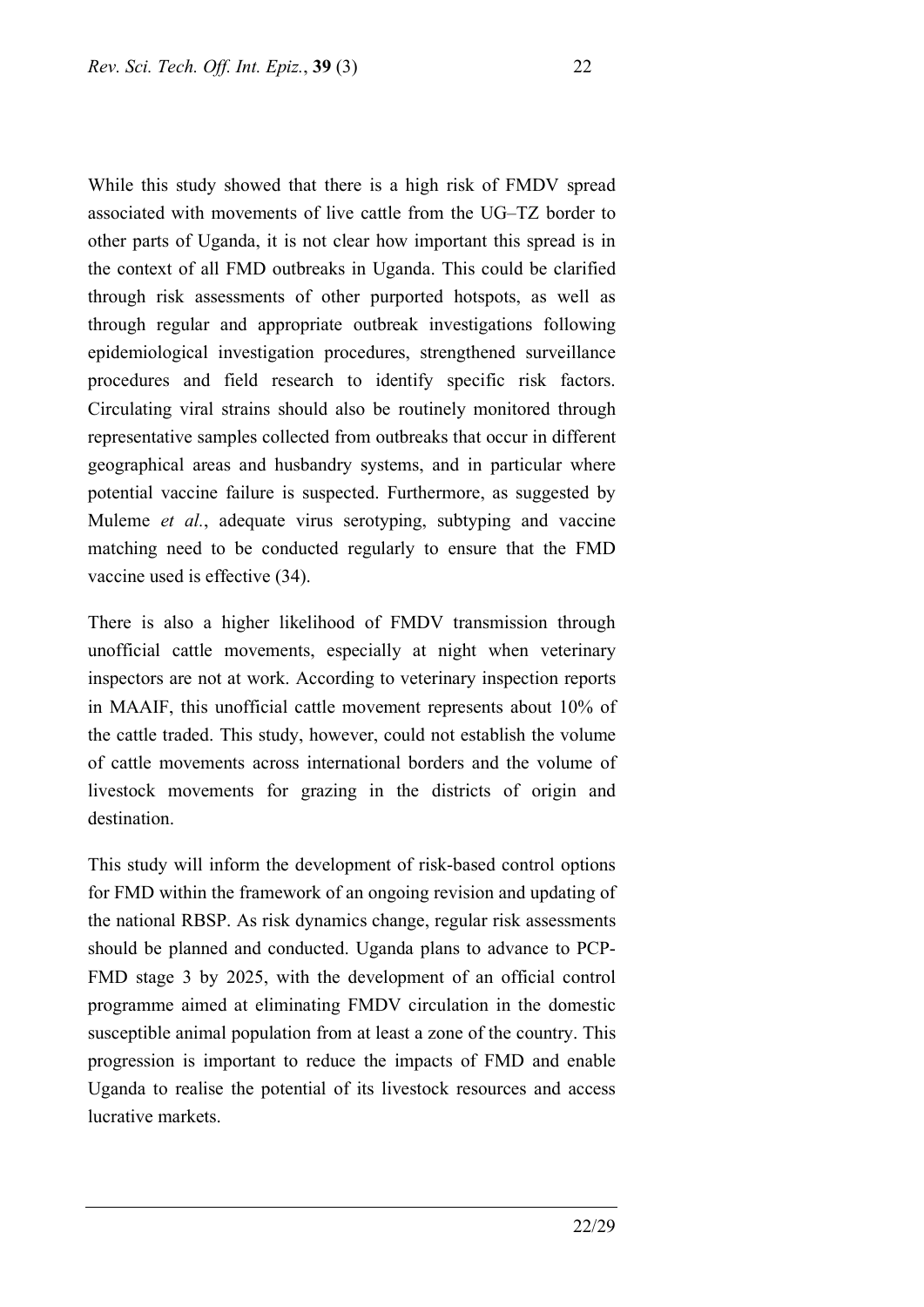## **Conclusions**

Conclusions are derived from the official (legal) cattle movements recorded through livestock markets, the information provided by the key informants and using outbreaks that were officially reported during the study period. It is clear from the cattle trade connections and the structure of the cattle value chain that the spread of FMD should be prevented at source to minimise the impacts beyond places of origin. Efforts are underway to improve on-farm biosecurity and awareness of FMD. Improvement of cattle market infrastructure is key in controlling FMD spread. Livestock markets should have crushes to facilitate proper physical examination of animals and isolation units to allow segregation of FMD suspected animals. Where resources permit, construction of holding grounds along major stock routes, recruitment of veterinary inspectors and facilitation to allow them to perform inspections effectively, collect appropriate samples from FMD suspected cases and submit them for timely laboratory confirmation are required. More collaboration between local Government staff and those at central level in enforcing animal movement control regulations is necessary.

## Acknowledgements

This work was initiated in the 'Risk Analysis to Support Safe Trade and FMD Control' regional training course, supported by the Intergovernmental Authority on Development (IGAD) Centre for Pastoral Areas and Livestock Development (Regional Pastoral Livelihoods Resilience Project), and facilitated by the European Commission for the Control of Foot-and-Mouth Disease (EuFMD). The authors wish to acknowledge the OIE Sub-Regional Representation for Eastern Africa and the Horn of Africa, based in Nairobi, Kenya, for providing experts and reference material for this regional training course, and the FAO Regional Emergency Centre for Transboundary Animal Diseases (ECTAD) office in Nairobi. Finally, the authors are very grateful to Dr Anna Rose Ademun Okurut, Chief Veterinary Officer of Uganda, for granting access to Ministry data.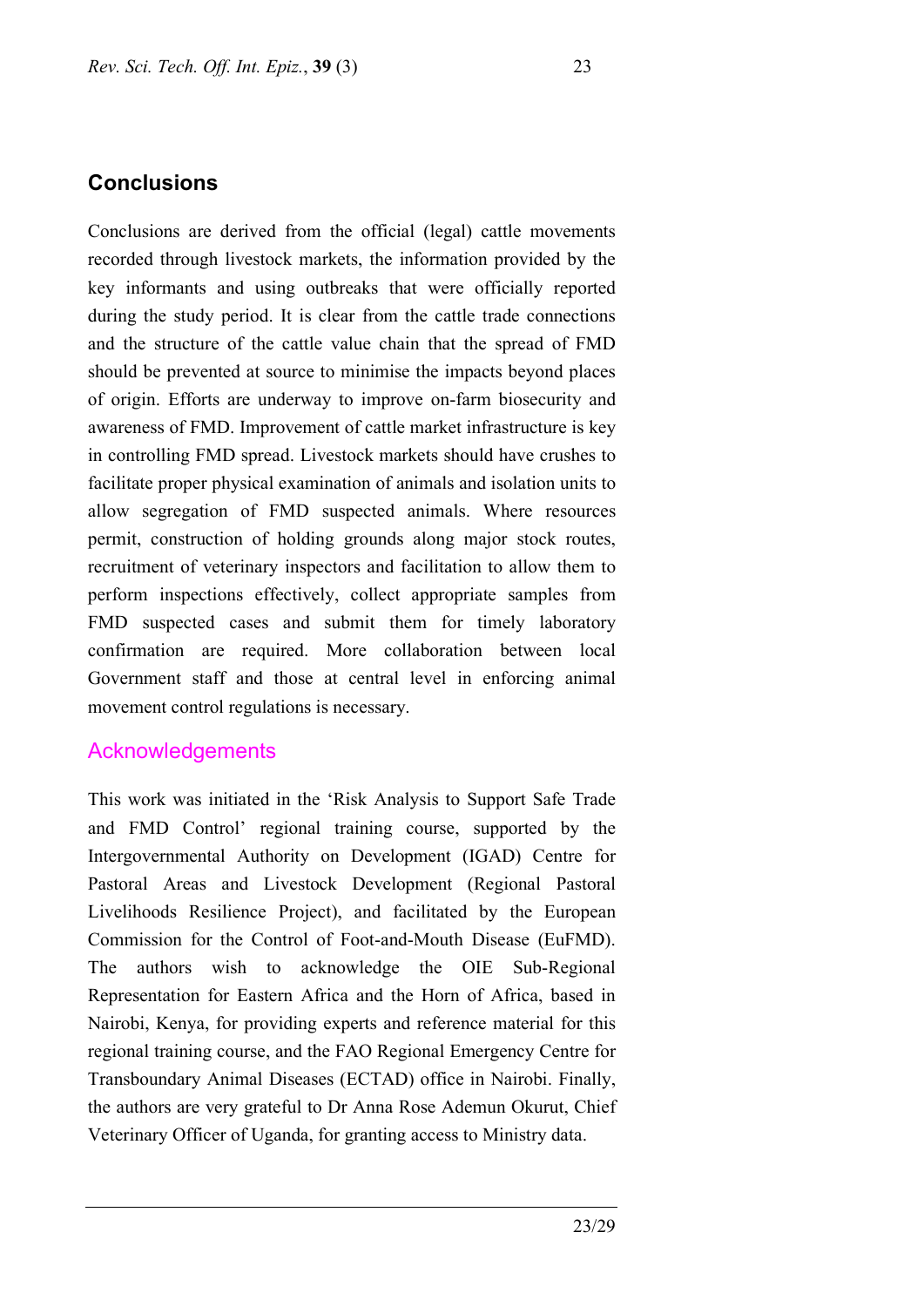# **References**

1. Kerfua S.D., Shirima G., Kusiluka L., Ayebazibwe C., Mwebe R., Cleaveland S. & Haydon D. (2018). – Spatial and temporal distribution of foot-and-mouth disease in four districts situated along the Uganda-Tanzania border: implications for cross-border efforts in disease control. *Onderstepoort J. Vet. Res.*, **85** (1), a1528. https://doi.org/10.4102/ojvr.v85i1.1528.

2. Knight-Jones T.J.D. & Rushton J. (2013). – The economic impacts of foot and mouth disease: What are they, how big are they and where do they occur? *Prev. Vet. Med.*, **112** (3–4), 161–173. https://doi.org/10.1016/j.prevetmed.2013.07.013.

3. Mwiine F.N., Ayebazibwe C., Olaho-Mukani W., Alexandersen S. & Tjørnehøj K. (2010). – Prevalence of antibodies against foot-and-mouth disease virus in cattle in Kasese and Bushenyi districts in Uganda. *Int. J. Anim. Vet. Adv.*, **2** (3), 89–96. Available at: https://core.ac.uk/download/pdf/13737257.pdf (accessed on 3 June 2021).

4. Mwiine F.N., Velazquez-Salinas L. […] & Rieder E. (2019). – Serological and phylogenetic characterization of foot and mouth disease viruses from Uganda during cross-sectional surveillance study in cattle between 2014 and 2017. *Transbound. Emerg. Dis.*, **66** (5), 2011–2024. https://doi.org/10.1111/tbed.13249.

5. Munsey A., Mwiine F.N., Ochwo S., Velazquez-Salinas L., Ahmed Z., Maree F., Rodriguez L.L., Rieder E., Perez A. & VanderWaal K. (2019). – Spatial distribution and risk factors for foot and mouth disease virus in Uganda: opportunities for strategic surveillance. *Prev. Vet. Med.*, **171**, 104766. [https://doi.org/10.1016/j.prevetmed.2019.104766.](https://doi.org/10.1016/j.prevetmed.2019.104766)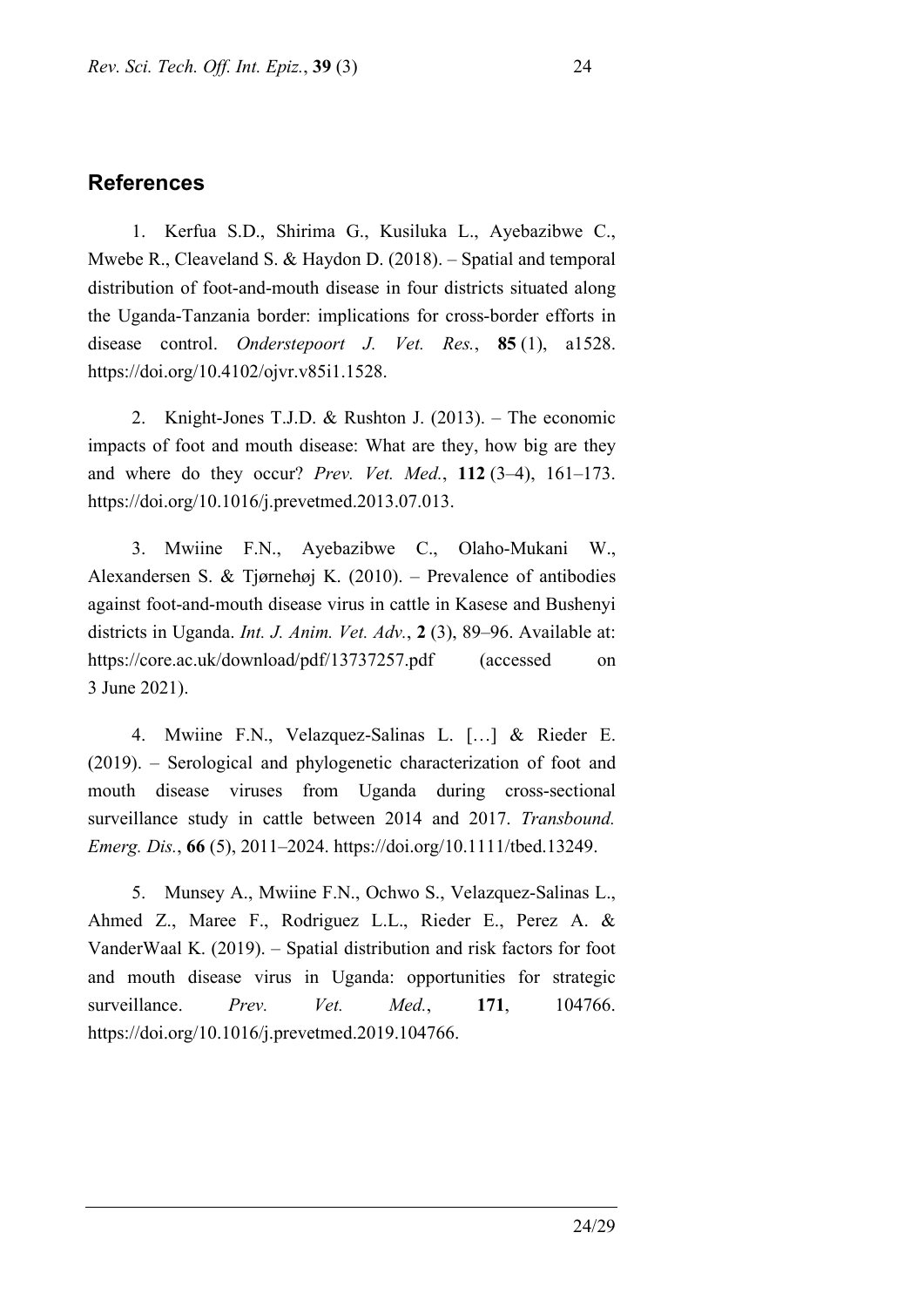6. National Planning Authority (NPA) (2020). – Third National Development Plan (NDPIII) 2020/2021–2024/2025. NPA, Kampala, Uganda, 311 pp. Available at: www.npa.go.ug/wpcontent/uploads/2020/08/NDPIII-Finale\_Compressed.pdf (accessed on 12 July 2021).

7. World Organisation for Animal Health (OIE) & Food and Agriculture Organization of the United Nations (FAO) (2012). – The Global Foot and Mouth Disease Control Strategy: Strengthening Animal Health Systems Through Improved Control of Major Diseases. OIE, Paris, France & FAO, Rome, Italy, 253 pp. Available at:

https://doc.oie.int/dyn/portal/index.xhtml?page=alo&aloId=18691&re q=5&cid=01ef01d5-a674-4fb0-8c4b-5334cac5dea8 (accessed on 12 July 2021).

8. Food and Agriculture Organization of the United Nations (FAO), World Organisation for Animal Health (OIE) & European Commission for the Control of Foot-and-Mouth Disease (EuFMD) (2018). – The Progressive Control Pathway for Foot and Mouth Disease Control (PCP-FMD): Principles, Stage Descriptions and Standards. 2nd Ed. FAO, Rome, Italy; OIE, Paris, France & EuFMD, Rome, Italy, 24 pp. Available at: www.fao.org/3/CA1331EN/ca1331en.pdf (accessed on 30 July 2021).

9. Kutamba W. & Musasizi A. (2019). – Pastoralists cry foul over cattle movement ban. Article published in the Cattle Site. Available at: www.thecattlesite.com/news/53852/pastoralists-cry-foulover-cattle-movement-ban/ (accessed on 12 July 2021).

10. World Organisation for Animal Health (OIE) (2010). – Handbook on Import Risk Analysis for Animals and Animal Products. Vol. 1: Introduction and Qualitative Risk Analysis. 2nd Ed. OIE, Paris, France, 88 pp. Available at: https://doc.oie.int/dyn/portal/index.xhtml?page=alo&aloId=18684 (accessed on 30 July 2021).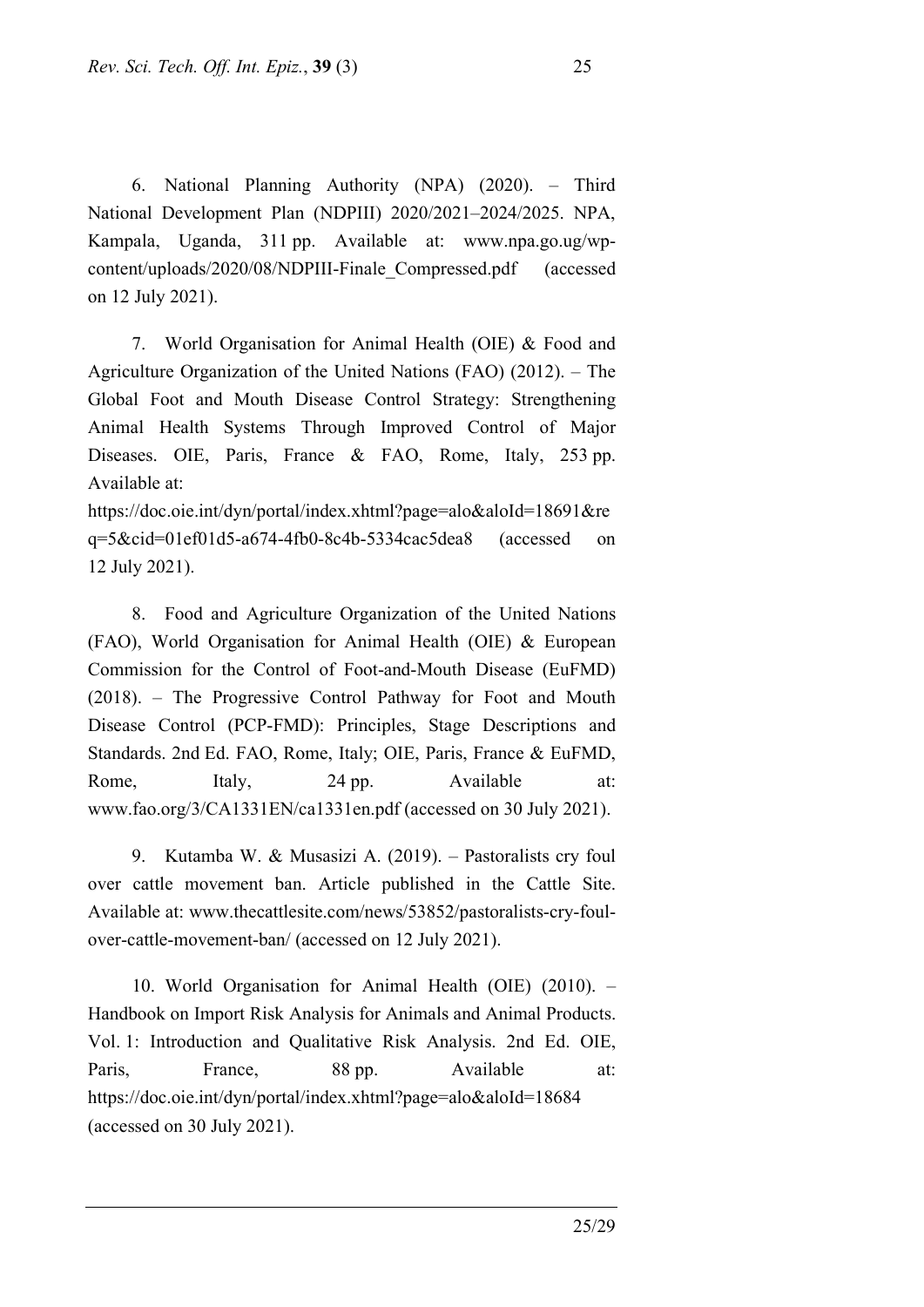11. Moutou F., Dufour B. & Ivanov Y. (2001). – A qualitative assessment of the risk of introducing foot and mouth disease into Russia and Europe from Georgia, Armenia and Azerbaijan. *Rev. Sci. Tech. Off. Int. Epiz.*, **20** (3), 723–730. https://doi.org/10.20506/rst.20.3.1307.

12. Fournié G., Jones B.A., Beauvais W., Lubroth J., Njeumi F., Cameron A. & Pfeiffer D.U. (2014). – The risk of rinderpest reintroduction in post-eradication era. *Prev. Vet. Med.*, **113** (2), 175–184. https://doi.org/10.1016/j.prevetmed.2013.11.001.

13. Ministry of Agriculture, Animal Industry and Fisheries (MAAIF) & Uganda Bureau of Statistics (UBOS) (2009). – The National Livestock Census: a summary report of the National Livestock Census, 2008. MAAIF, Entebbe, Uganda & UBOS, Kampala, Uganda, 34 pp. Available at: www.google.fr/url?sa=t&rct=j&q=&esrc=s&source=web&cd=&ved= 2ahUKEwj2pdWHl\_7wAhWD2uAKHX6qA9cQFjABegQIAxAD&ur l=https%3A%2F%2Fcatalog.ihsn.org%2Findex.php%2Fcatalog%2F3 788%2Fdownload%2F52466&usg=AOvVaw2JE627\_FKQtNo1q7ceq YXa (accessed on 4 June 2021).

14. Food and Agriculture Organization of the United Nations (FAO) (2018). – Livestock Production Systems Spotlight – Uganda: Chicken Meat and Beef. FAO, Rome, Italy, 10 pp. Available at: www.fao.org/3/i8713en/i8713en.pdf (accessed on 4 June 2021).

15. Baluka S.A., Ocaido M. & Mugisha A. (2014). – Prevalence and economic importance of foot and mouth disease, and contagious bovine pleuropneumonia outbreaks in cattle in Isingiro and Nakasongola districts of Uganda. *Discourse J. Agric. Food Sci.*, **2** (4), 107–117. Available at: www.resjournals.org/JAFS/PDF/2014/Apr/Baluka\_et\_al.pdf (accessed on 20 February 2020).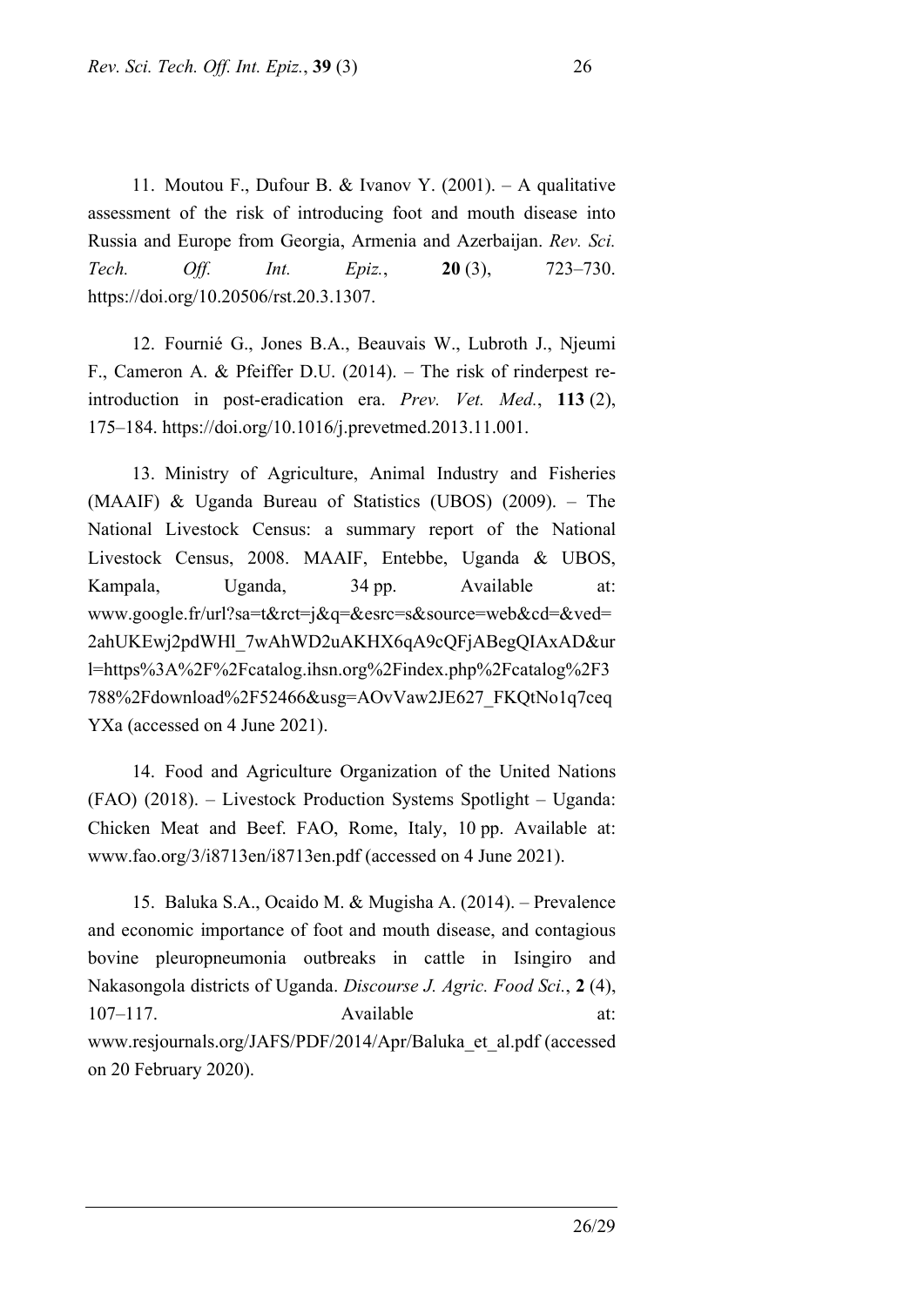16. Mpairwe D., Zziwa E., Mugasi S.K. & Laswai G.H. (2015). – Characterizing beef cattle value chains in agro-pastoral communities of Uganda's Lake Victoria Basin. *Front. Sci.*, **5** (1), 1–8. Available at: http://article.sapub.org/10.5923.j.fs.20150501.01.html (accessed on 8 June 2021).

17. Nation Media Editorial Team (2018). – Meat prices shoot up amid ban on cattle transportation. Press article published in the Daily Monitor. Available at: www.monitor.co.ug/uganda/business/finance/meat-prices-shoot-upamid-ban-on-cattle-transportation-1776322 (accessed on 12 July 2021).

18. Kiwawulo C., Atuhairwe R., Ayoreka A., Kiwanuka F., Buregyeya D., Kasirye J., Masaba S., Wanyama O. & Magere D. (2020). – Security, local leaders linked to cattle thefts. Press article published in the New Vision. Available at: www.newvision.co.ug/articledetails/97977 (accessed on 7 July 2021).

19. World Organisation for Animal Health (OIE) (2021). – Disease situation. OIE–World Animal Health Information System (WAHIS) Interface. OIE, Paris, France. Available at: https://wahis.oie.int/#/dashboards/country-or-disease-dashboard (accessed on 11 July 2021).

20. Dhikusooka M.T., Ayebazibwe C., Namatovu A., Belsham G.J., Siegismund H.R., Wekesa S.N., Balinda S.N., Muwanika V.B. & Tjørnehøj K. (2016). – Unrecognized circulation of SAT 1 foot-and-mouth disease virus in cattle herds around Queen Elizabeth National Park in Uganda. *BMC Vet. Res.*, **12**, 5. https://doi.org/10.1186/s12917-015-0616-1.

21. Idriss O. & Nersy C. (2017). – Pastoralism: opportunities for livestock and challenges for Veterinary Services. *In* Technical Item 22nd Conference of the OIE Regional Commission for Africa, 20–24 February, Swakopmund, Namibia. World Organisation for Animal Health (OIE), Paris, France, 21 pp. [https://doi.org/10.20506/TT.2655.](https://doi.org/10.20506/TT.2655)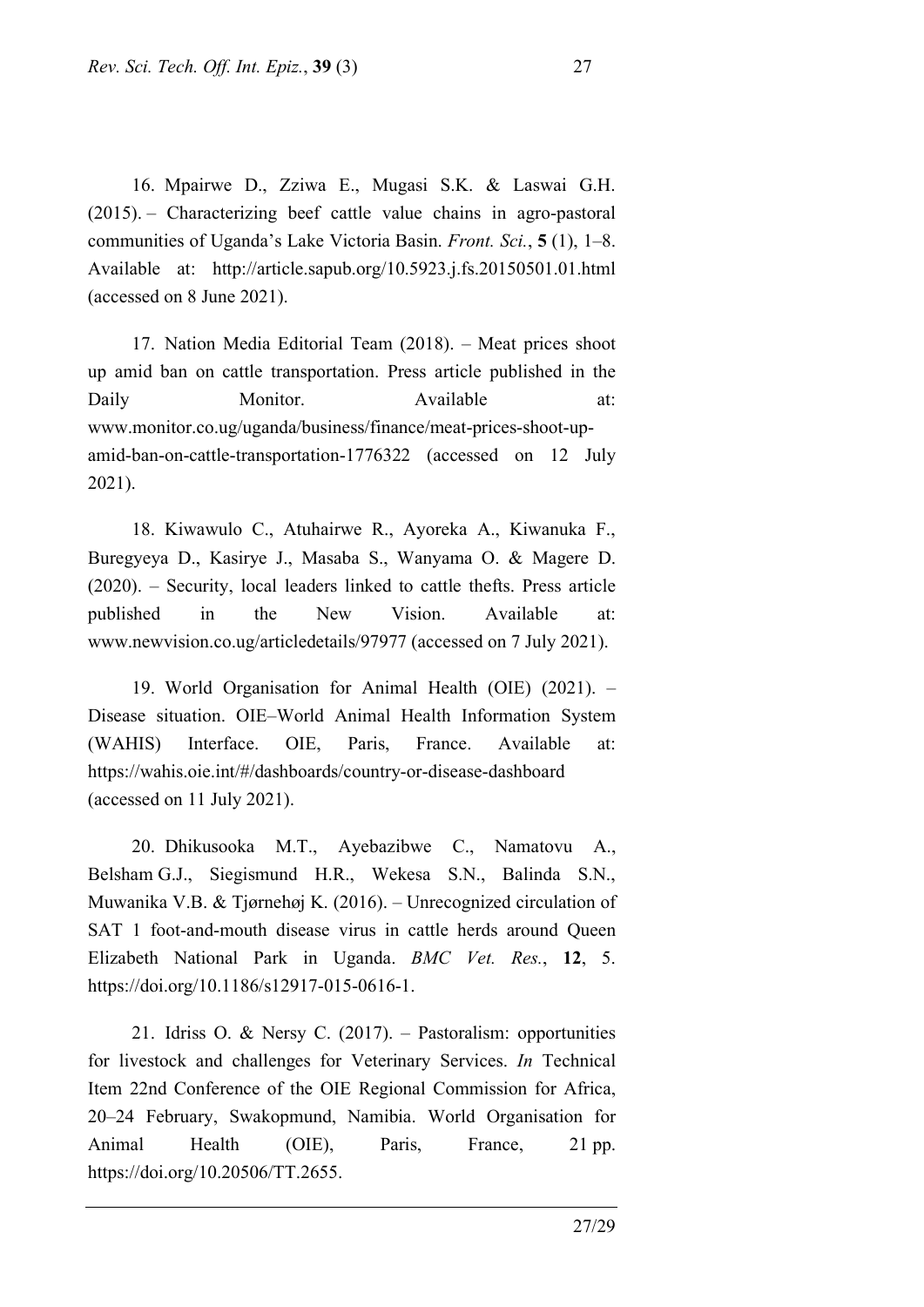22. Ministry of Public Service (MoPS) (2011). – Job Descriptions and Specifications for Jobs in Local Governments. MoPS, Kampala, Uganda, 482 pp. Available at: https://psc.go.ug/sites/default/files/downloads/Local Government Job Description .pdf (accessed on 11 July 2021).

23. Wesonga W.S.N., Madasi B. & Nambo E. (2018). – Factors associated with a low veterinary regulatory compliance in Uganda, their impact and quality management approaches to improve performance. *Open J. Vet. Med.*, **8** (12), 207–231. https://doi.org/10.4236/ojvm.2018.812019.

24. Wolff C., Abigaba S. & Sternberg Lewerin S. (2019). – Ugandan cattle farmers' perceived needs of disease prevention and strategies to improve biosecurity. *BMC Vet. Res.*, **15** (1), 208. https://doi.org/10.1186/s12917-019-1961-2.

25. Mwebaze S.M.N. (2006). – Country Pasture/Forage Resource Profiles: Uganda. Food and Agriculture Organization of the United Nations (FAO), Rome, Italy, 17 pp. Available at: https://ees.kuleuven.be/klimos/toolkit/documents/660\_Uganda\_Englis h.pdf (accessed on 11 July 2021).

26. Wolff C., Boqvist S., Ståhl K., Masembe C. & Sternberg-Lewerin S. (2017). – Biosecurity aspects of cattle production in western Uganda, and associations with seroprevalence of brucellosis, salmonellosis and bovine viral diarrhoea. *BMC Vet. Res.*, **13** (1), 382. https://doi.org/10.1186/s12917-017-1306-y.

27. Mielke S.R. & Garabed R. (2020). – Environmental persistence of foot-and-mouth disease virus applied to endemic regions. *Transbound. Emerg. Dis.*, **67** (2), 543–554. https://doi.org/10.1111/tbed.13383.

28. Radostits O., Gay C., Hinchcliff K. & Constable P. (2006). – Veterinary Medicine. 10th Ed. Saunders, New York, United States of America, 2180 pp.